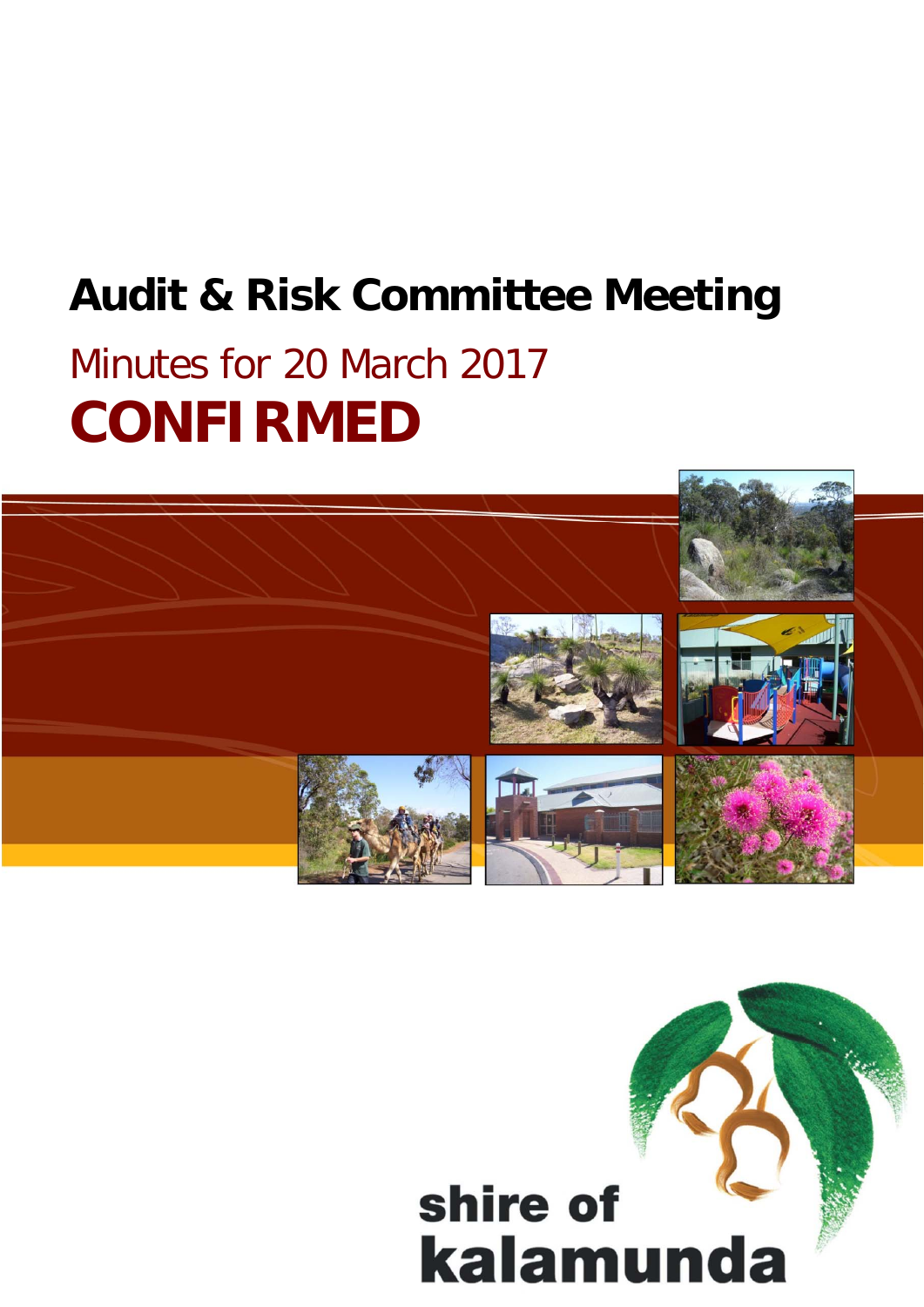# **INDEX**

| 1.0  |                                                                   |  |
|------|-------------------------------------------------------------------|--|
| 2.0  | ATTENDANCE, APOLOGIES AND LEAVE OF ABSENCE PREVIOUSLY APPROVED3   |  |
| 3.0  |                                                                   |  |
| 4.0  |                                                                   |  |
| 5.0  |                                                                   |  |
| 6.0  | ANNOUNCEMENTS BY THE PRESIDING MEMBER WITHOUT DISCUSSION 4        |  |
| 7.0  |                                                                   |  |
| 8.0  |                                                                   |  |
| 9.0  |                                                                   |  |
|      | $01$ .<br>02.                                                     |  |
| 10.0 |                                                                   |  |
| 11.0 |                                                                   |  |
| 12.0 |                                                                   |  |
| 13.0 | URGENT BUSINESS APPROVED BY THE PRESIDING MEMBER OR BY DECISION29 |  |
| 14.0 |                                                                   |  |
| 15.0 |                                                                   |  |
| 16.0 |                                                                   |  |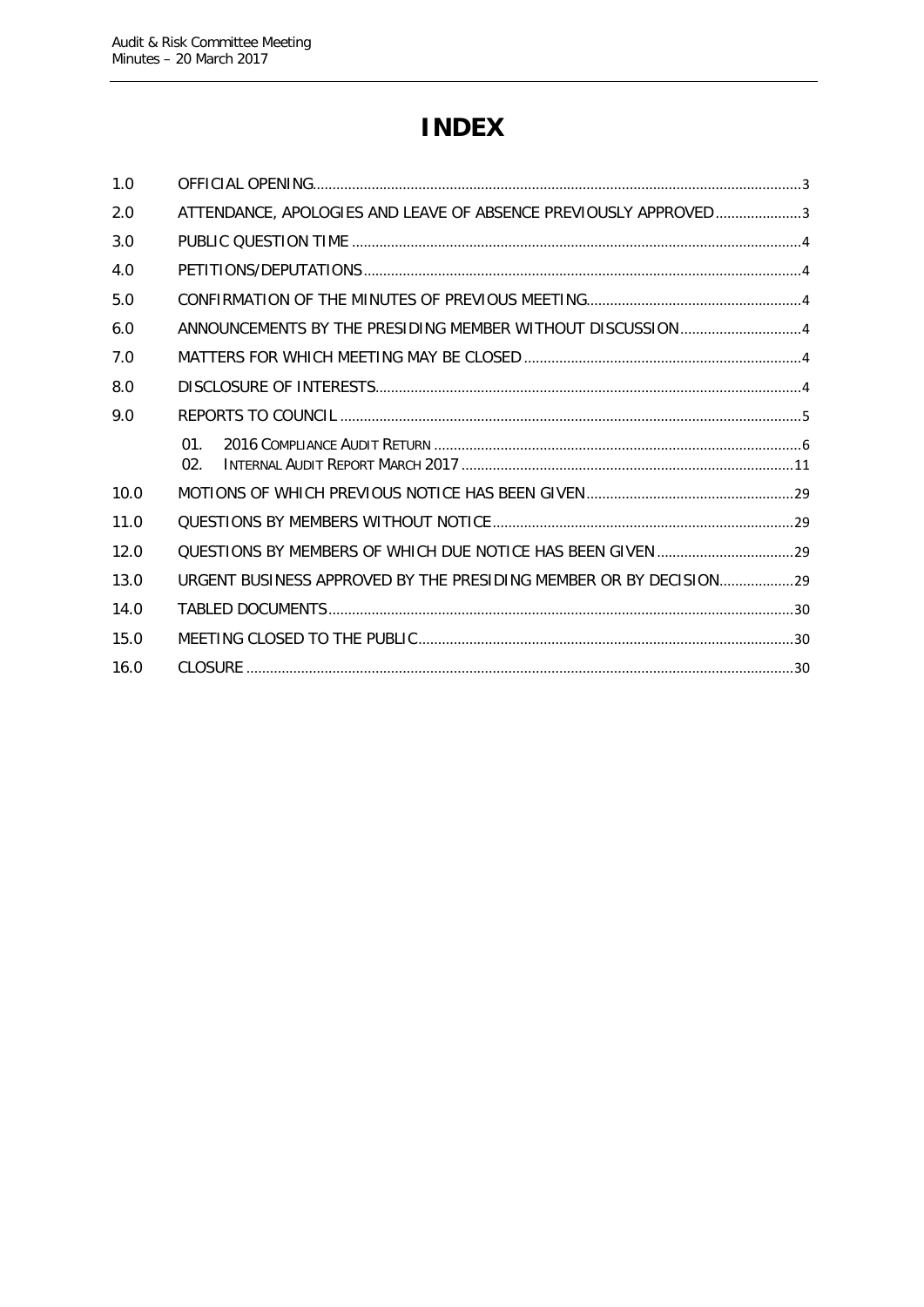### **MINUTES**

#### <span id="page-2-0"></span>**1.0 OFFICIAL OPENING**

The Presiding Member opened the meeting at 7.28pm and welcomed Councillors and Staff.

#### <span id="page-2-1"></span>**2.0 ATTENDANCE, APOLOGIES AND LEAVE OF ABSENCE PREVIOUSLY APPROVED**

#### 2.1 **Attendance**

2.2 **Apologies**

#### **Councillors**

Andrew Waddell JP (Shire President) North West Ward Sara Lohmeyer North West Ward Dylan O'Connor (Presiding Member) North West Ward Sue Bilich North Ward Simon Di Rosso North Ward Michael Fernie South East Ward John Giardina South East Ward Geoff Stallard South East Ward Allan Morton **South West Ward** Brooke O'Donnell **South West Ward** 

#### **Members of Staff**

|     | Rhonda Hardy                                | <b>Chief Executive Officer</b>                        |
|-----|---------------------------------------------|-------------------------------------------------------|
|     | Peter Varelis                               | A/Director Development Services                       |
|     | Dennis Blair                                | Director Asset Services                               |
|     | Gary Ticehurst                              | Director Corporate & Community Services               |
|     | <b>Darrell Forrest</b>                      | Manager Governance, Strategy & Legal Services         |
|     | Donna McPherson                             | Executive Research Officer to Chief Executive Officer |
|     | <b>Carrie Parsons</b>                       | Manager Customer & Public Relations                   |
|     | Rajesh Malde                                | <b>Manager Financial Services</b>                     |
|     | Sara Slavin                                 | <b>Council Support Officer</b>                        |
|     | <b>Members of the Public</b>                | 5                                                     |
|     | <b>Members of the Press</b>                 | Nil.                                                  |
| 2.2 | <b>Apologies</b>                            |                                                       |
|     | <b>Councillors</b>                          |                                                       |
|     | <b>Tracy Destree</b>                        | North Ward                                            |
|     | <b>Members of Staff</b>                     | Nil.                                                  |
| 2.3 | <b>Leave of Absence Previously Approved</b> |                                                       |
|     | Noreen Townsend                             | South West Ward                                       |
|     |                                             |                                                       |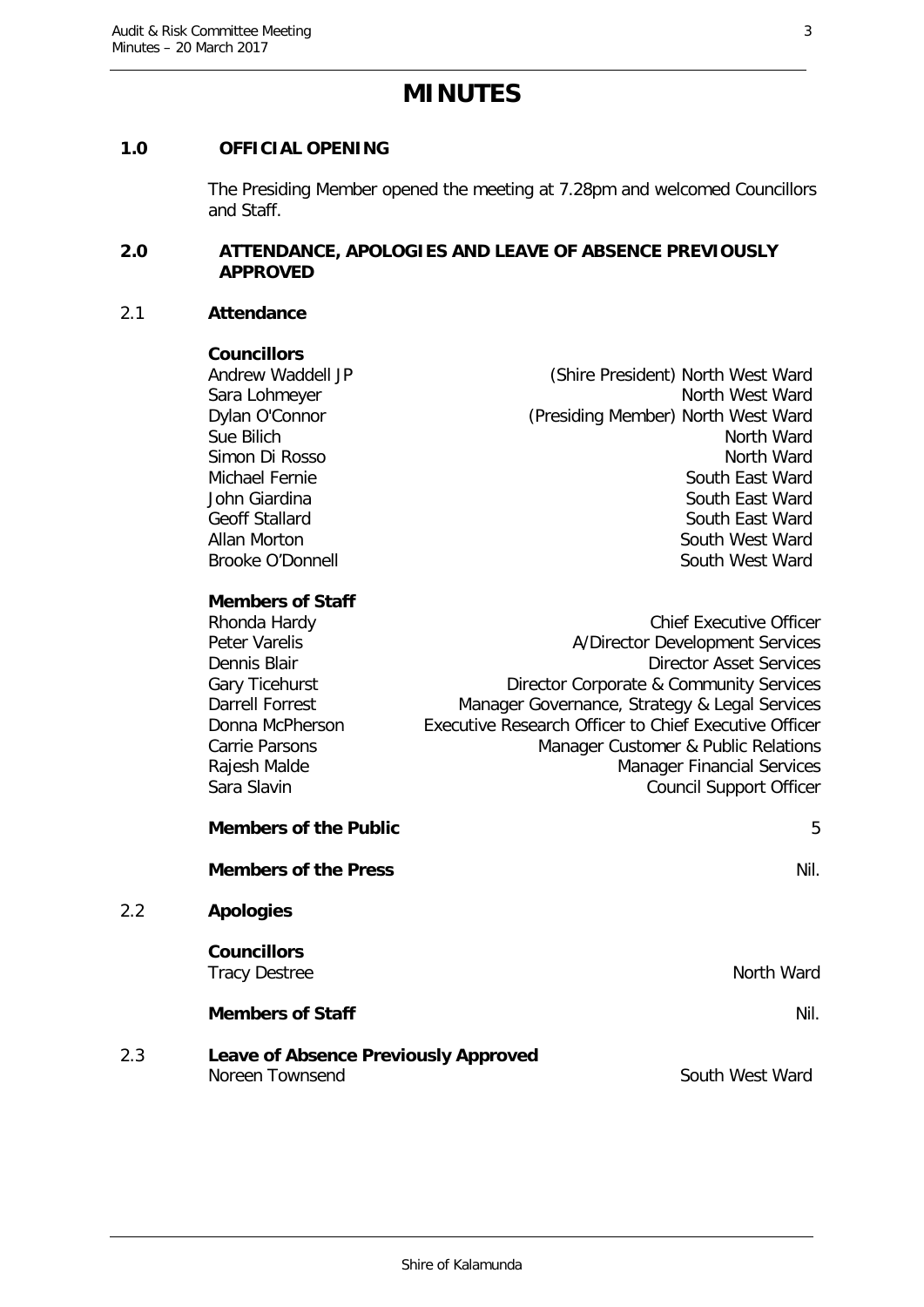#### <span id="page-3-0"></span>**3.0 PUBLIC QUESTION TIME**

A period of not less than 15 minutes is provided to allow questions from the gallery on matters relating to the functions of this Committee. For the purposes of Minuting, these questions and answers are summarised.

3.1 Nil.

#### <span id="page-3-1"></span>**4.0 PETITIONS/DEPUTATIONS**

4.1 Nil.

#### <span id="page-3-2"></span>**5.0 CONFIRMATION OF THE MINUTES OF PREVIOUS MEETING**

- 5.1 That the Minutes of the Audit & Risk Committee Meeting held on 12 December 2016, as published and circulated, are confirmed as a true and accurate record of the proceedings.
	- Moved: **Cr Andrew Waddell**

Seconded: **Cr Sue Bilich**

Vote: **CARRIED UNANIMOUSLY (10/0)**

#### <span id="page-3-3"></span>**6.0 ANNOUNCEMENTS BY THE PRESIDING MEMBER WITHOUT DISCUSSION**

6.1 Nil.

#### <span id="page-3-4"></span>**7.0 MATTERS FOR WHICH MEETING MAY BE CLOSED**

4.1 Nil.

#### <span id="page-3-5"></span>**8.0 DISCLOSURE OF INTERESTS**

#### 8.1 **Disclosure of Financial and Proximity Interests**

- a. Members must disclose the nature of their interest in matters to be discussed at the meeting. (Section 5.65 of the Local Government Act 1995.)
- b. Employees must disclose the nature of their interest in reports or advice when giving the report or advice to the meeting. (Section 5.70 of the Local Government Act 1995.)
- 8.1.1 Nil.

#### 8.2 **Disclosure of Interest Affecting Impartiality**

a. Members and staff must disclose their interest in matters to be discussed at the meeting in respect of which the member or employee had given or will give advice.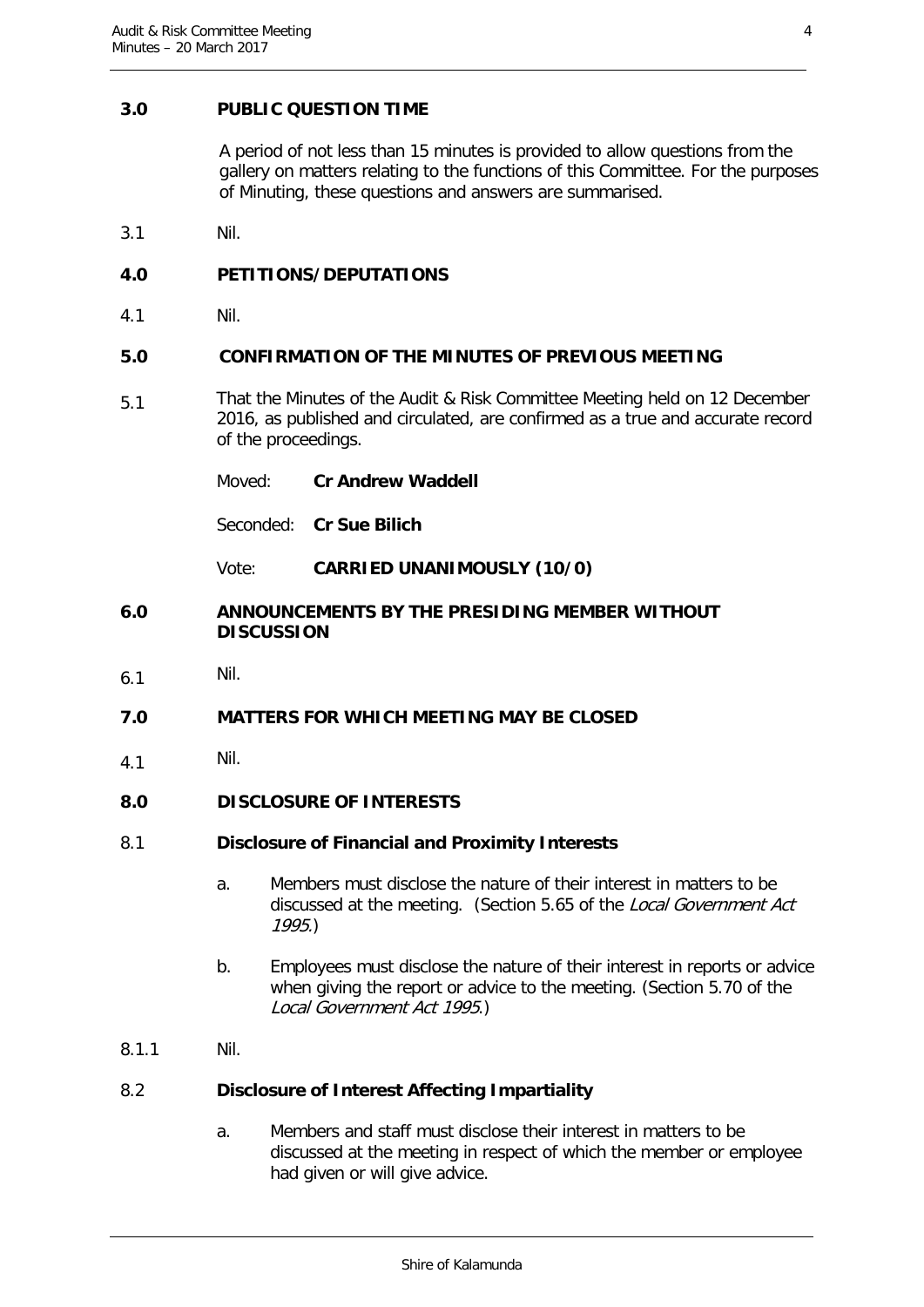#### 8.2.1 Nil.

#### <span id="page-4-0"></span>**9.0 REPORTS TO COUNCIL**

Please Note: declaration of financial/conflict of interests to be recorded prior to dealing with each item.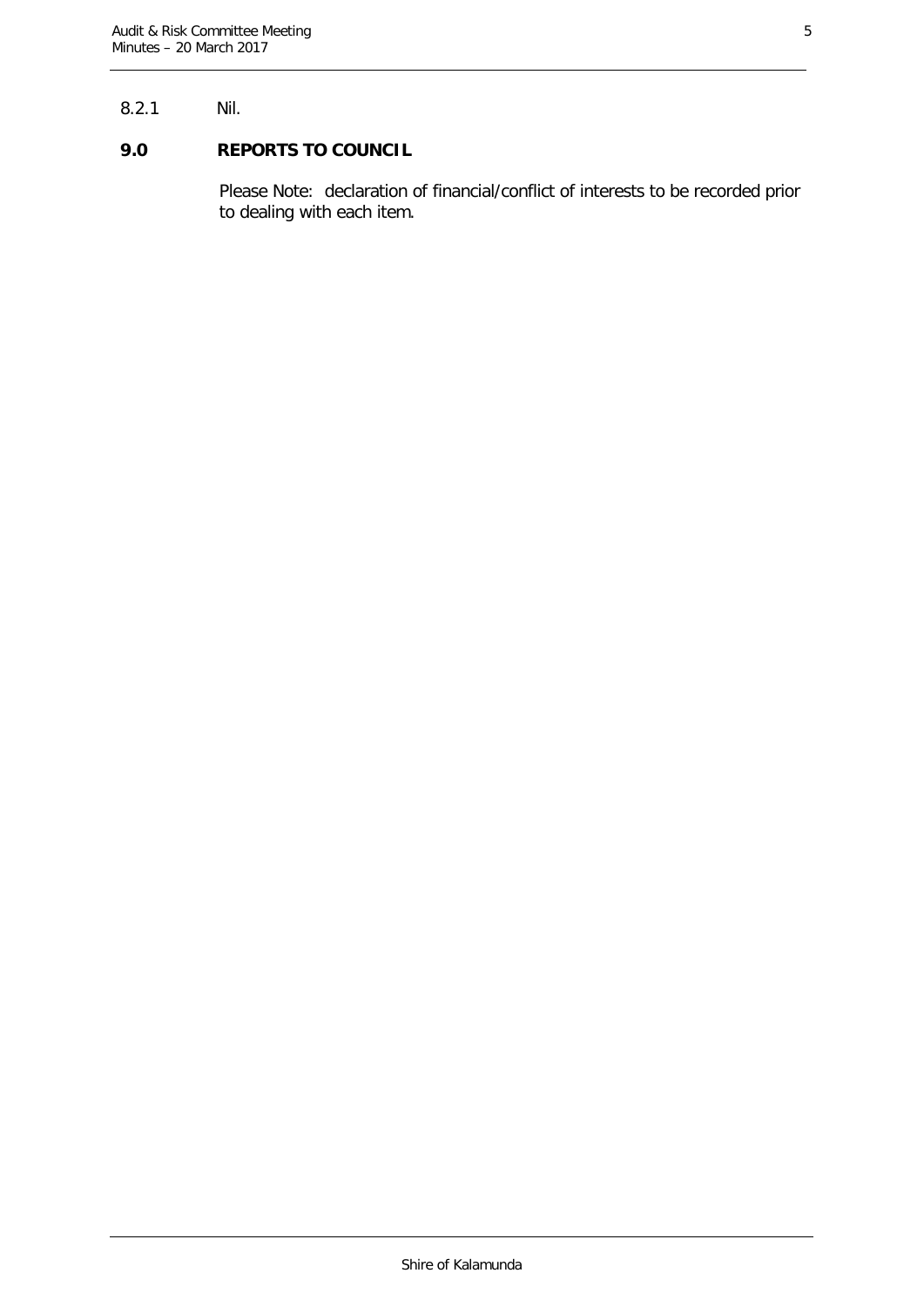**Declaration of financial / conflict of interests to be recorded prior to dealing with each item.**

#### <span id="page-5-0"></span>**01. 2016 Compliance Audit Return**

| <b>Previous Items</b> | N/A                                   |
|-----------------------|---------------------------------------|
| Responsible Officer   | Chief Executives Office               |
| Service Area          | Governance, Strategy & Legal Services |
| File Reference        | FI-AUD-004                            |
| Applicant             | N/A                                   |
| Owner                 | N/A                                   |
|                       |                                       |
| Attachment 1          | 2016 Compliance Audit Return          |
|                       |                                       |

#### **EXECUTIVE SUMMARY**

- 1. To consider and adopt the 2016 Compliance Audit Return (CAR) (Attachment 1).
- 2. The completion of the CAR in its current format has been an annual requirement for all local governments for the past 11 years. It focuses on areas considered by the Department of Local Government and Communities as key compliance requirements of the Local Government Act 1995 (the Act).
- 3. No items of non-compliance were detected with respect to the matters examined in the 2016 CAR.

#### **BACKGROUND**

- 4. Every local government in Western Australia is required, under section 7.13 (1) (i) of the Act, to complete a CAR each year.
- 5. The CAR is produced by the Department of Local Government and Communities (DLGC) and, once presented to Council and adopted is to be submitted to the DLGC by 31 March.
- 6. The CAR is designed to be a tool for local government, allowing it to identify those areas where legislative requirements have not been met and then implement processes to ensure that such instances of non-compliance do not continue.

#### **DETAILS**

- 7. The Terms of Reference of the Audit and Risk Committee require the Committee to review and make recommendations to Council on the completed CAR.
- 8. The Terms of Reference state that "the report presented to the Audit and Risk Committee should specifically highlight those cases of non-compliance which have reoccurred".
- 9. The 2016 CAR covered the nine specific topics and 87 questions compared to nine topics and 78 questions in 2015 and 2014.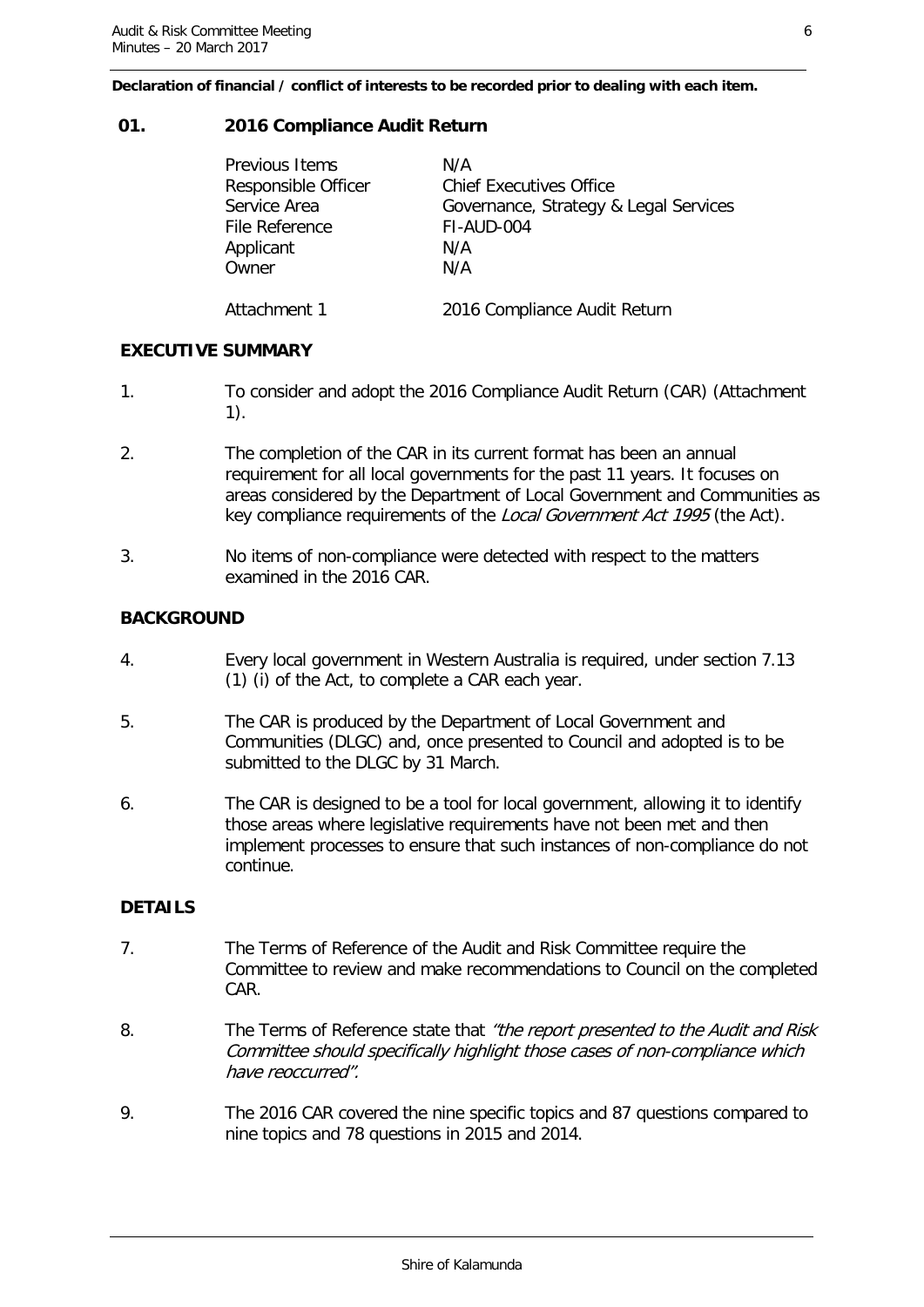10. No items of non-compliance were detected with respect to the items examined in the 2016 CAR.

#### **STATUTORY AND LEGAL CONSIDERATIONS**

11. Regulations 14 and 15 of the Local Government (Audit) Regulations 1996 provide for the completion, adoption by Council and certification by the Shire President and Chief Executive Officer of the CAR. Additionally, the regulations require the certified return to be submitted to the DLGC by 31 March 2017.

#### **POLICY CONSIDERATIONS**

12. There are no policy considerations related to the CAR.

#### **COMMUNITY ENGAGEMENT REQUIREMENTS**

#### **Internal Referrals**

13. Input to completion of the CAR was provided by a number of Business Units.

#### **External Referrals**

14. Public engagement is not required with respect to the CAR.

#### **FINANCIAL CONSIDERATIONS**

15. There are no financial implications arising from the CAR.

#### **STRATEGIC COMMUNITY PLAN**

#### **Strategic Planning Alignment**

16. Kalamunda Advancing: Strategic Community Plan to 2023

OBJECTIVE 6.7: To provide a business environment that strives for continuous improvement through the use of highly effective business systems and processes.

Strategy 6.7.2 Regularly review services, business processes and standards offered by the Shire to ensure they meet community needs.

#### **SUSTAINABILITY**

#### **Social Implications**

17. Nil.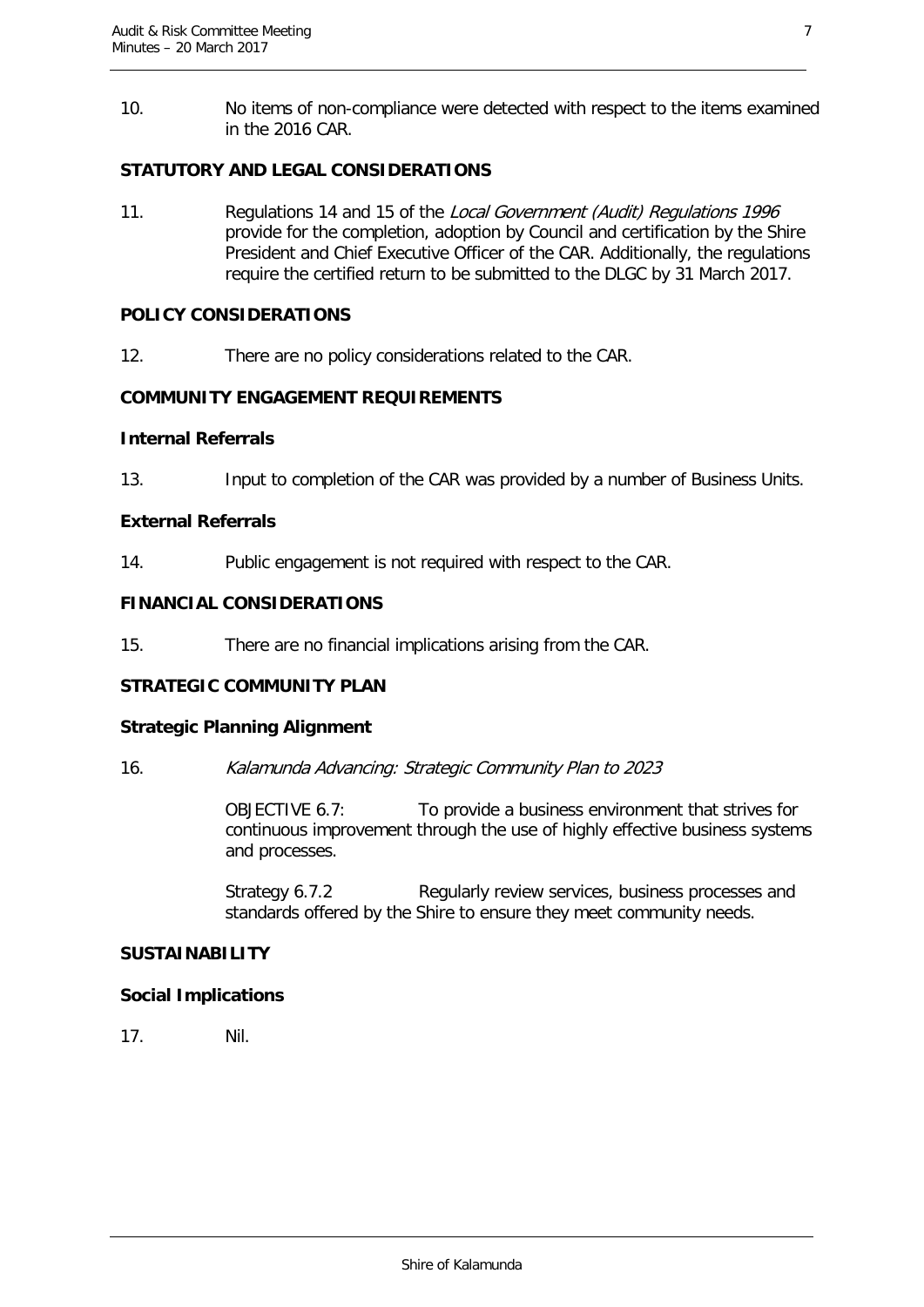#### **Economic Implications**

18. Nil.

#### **Environmental Implications**

19. Nil.

#### **RISK MANAGEMENT CONSIDERATIONS**

| 20. | <b>Risk</b>                                                                                          | Likelihood | Consequence | Rating        | <b>Action/Strategy</b>                                                                                                                                              |
|-----|------------------------------------------------------------------------------------------------------|------------|-------------|---------------|---------------------------------------------------------------------------------------------------------------------------------------------------------------------|
|     | <b>Failures</b><br>within<br>Administratio<br>n result in<br>detection of<br>non-<br>compliance.     | Possible   | Moderate    | Medium        | Ensure<br>improvements are<br>introduced to<br>eliminate non-<br>compliance.                                                                                        |
|     | That the<br>Compliance<br>Audit Return<br>is not<br>adopted as<br>required by<br>the<br>legislation. | Unlikely   | Significant | <b>Medium</b> | Sufficient<br>information is<br>provided that<br>satisfies Council the<br>Compliance Audit<br>Return has been<br>completed as<br>required and should<br>be adopted. |

#### **OFFICER COMMENT**

- 21. Whilst the document presented to Council indicates that all responses have been provided by one particular officer, this relates to the online input process for the CAR. Answers to various sections of the CAR have been provided by relevant Business Units.
- 22. To improve the probity of the process for the 2016 CAR, the Internal Auditor has undertaken an assessment of the completed Return. The outcome of this assessment concluded that relevant information had been provided to support the completion of the CAR.
- 23. It is satisfying that the Shire continues to maintain its high standards of compliance with respect to those areas examined by the CAR.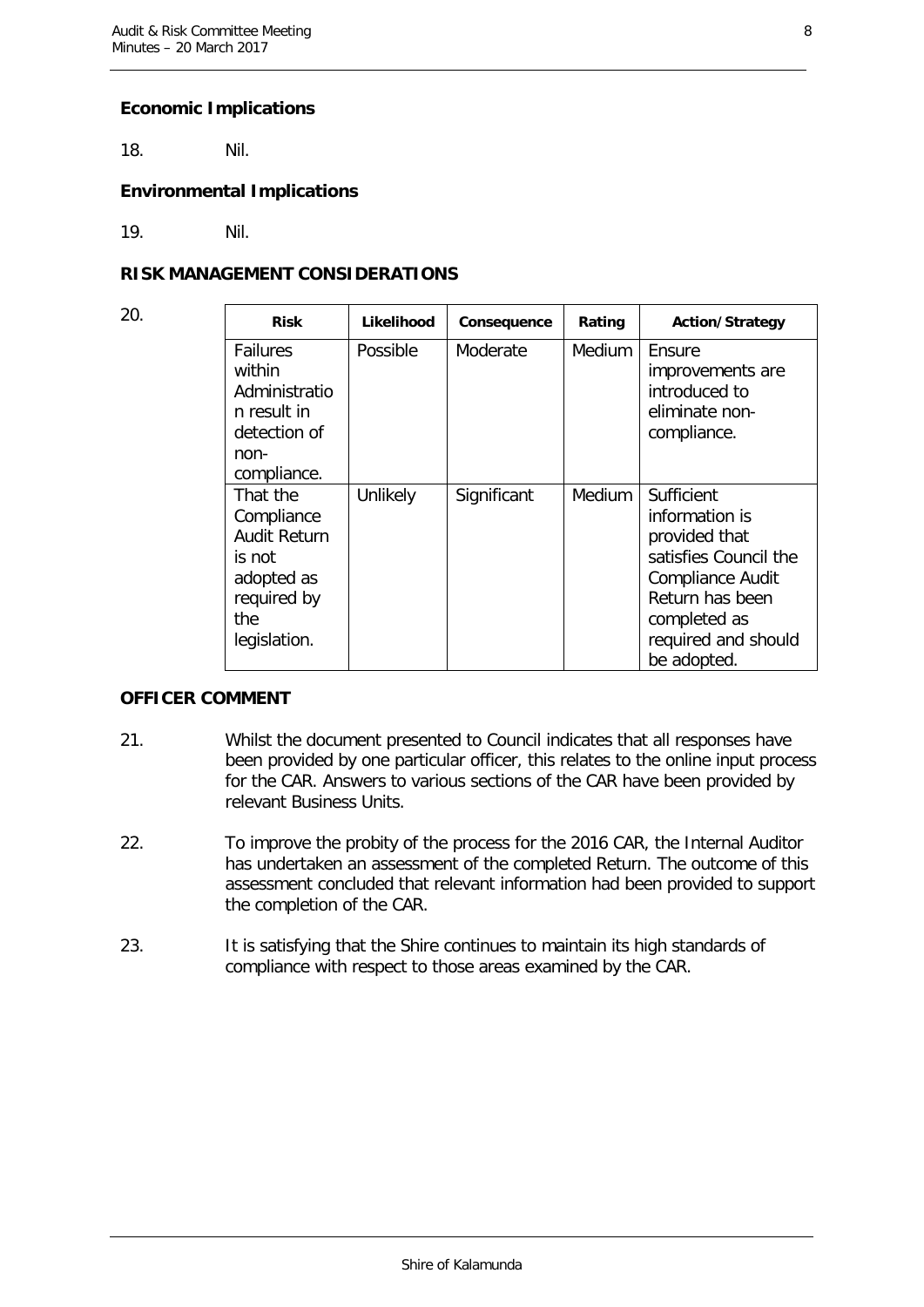#### **Voting Requirements: Simple Majority**

#### **COMMITTEE RECOMMENDATION TO COUNCIL (A&R 01/2017)**

That Council:

- 1. Adopts the Compliance Audit return for the year ending 31 December 2016.
- Moved: **Cr Geoff Stallard**
- Seconded: **Cr Sara Lohmeyer**

Vote: **CARRIED UNANIMOUSLY (10/0)**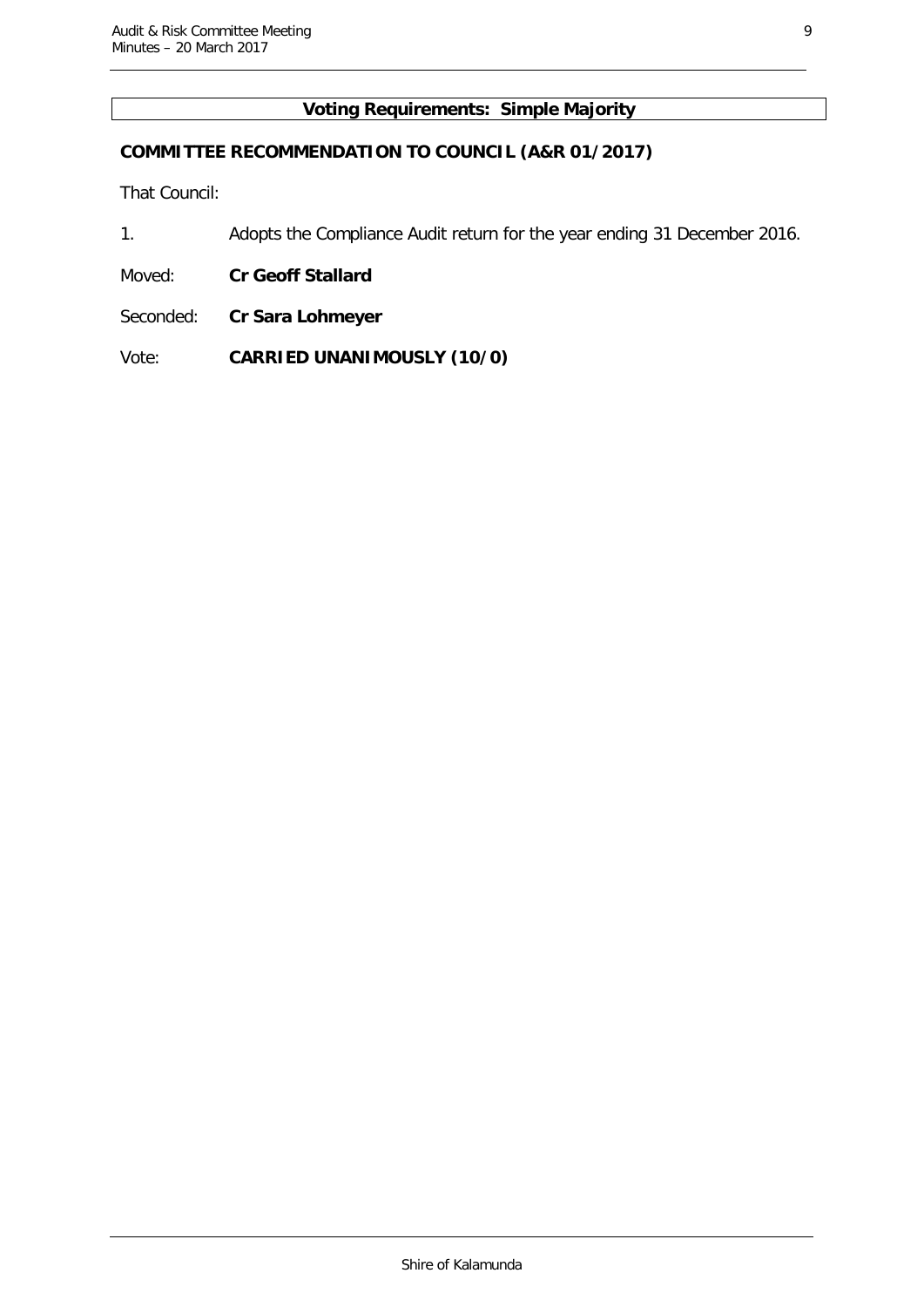**Attachment 1** 2016 Compliance Audit Return **2016 Compliance Audit Return** [Click HERE to go directly to the document](http://www.kalamunda.wa.gov.au/files/b73ab3a2-8232-4613-bdee-a73800c29c73/Item-1-Att-1-AR-20-March-2017.pdf)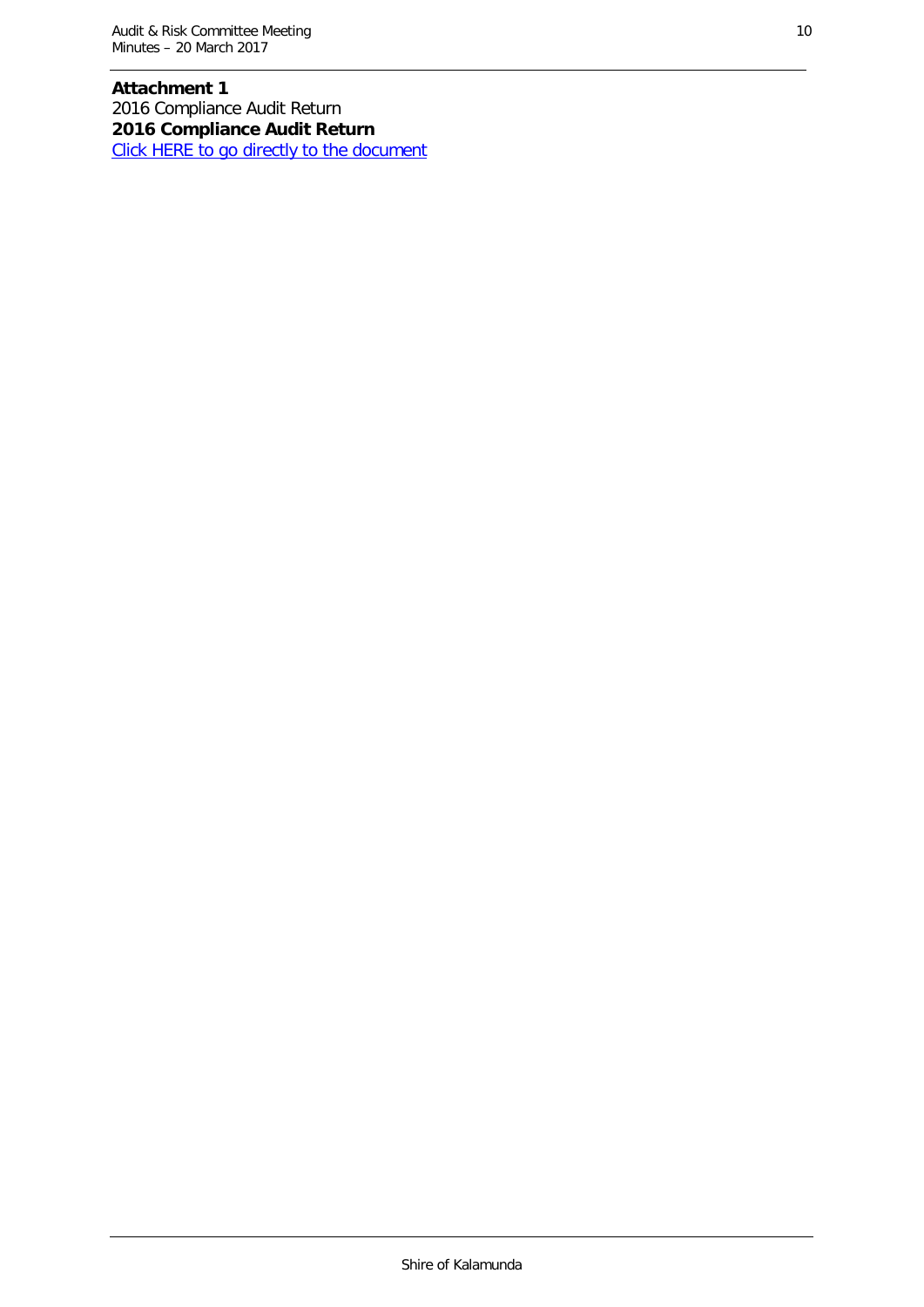**Declaration of financial / conflict of interests to be recorded prior to dealing with each item.**

#### <span id="page-10-0"></span>**02. Internal Audit Report March 2017**

| Previous Items      |                                                         |
|---------------------|---------------------------------------------------------|
| Responsible Officer | Director Corporate & Community Services                 |
| Service Area        | <b>Internal Audit</b>                                   |
| File Reference      |                                                         |
| Applicant           | Nil                                                     |
| Owner               | Nil                                                     |
| Attachment 1        | Internal Audit Plan                                     |
| Attachment 2        | Internal Audit Report - Rates and Rate Rebates          |
| Attachment 3        | Internal Audit Report - Fees and Charges                |
| Attachment 4        | Internal Audit Report - Record Keeping                  |
| Attachment 5        | Internal Audit Report - Trust Funds Cell 9              |
|                     | <b>Developers Contribution</b>                          |
| Attachment 6        | Internal Audit Report - Compliance Audit Return<br>2016 |
| Attachment 7        | Review of Key Control Activities                        |
| Attachment 8        | Review of Recommended Monitoring Activities             |
| Attachment 9        | Review and update of Audit Risk Register                |
|                     |                                                         |

#### **EXECUTIVE SUMMARY**

1. This Report provides Council with the findings and recommendations arising from recently completed Financial Management Reviews conducted in accordance with the provisions of the Local Government Act 1995, associated regulations, Australian Accounting Standards.

#### **BACKGROUND**

- 2. Internal Audit conducted a review of several Financial Management Review areas in accord with the Annual Internal Audit Plan (Attachment 1) to assess compliance with legislative requirements and accounting policies. The Audit findings were discussed with management.
- 3. Details of each audit review is contained in the Internal Audit Reports (Attachments 2 to 9).
- 4. The Audit Risk Register (Attachment 9) has been updated with the findings of the completed Financial Management Review areas. This enables the monitoring of audit findings.
- 5. In accordance with the Audit and Risk Committee Terms of Reference, it is recommended that a total of four meetings are held per year. It is proposed that the following future meeting dates be scheduled:
	- Monday 19 June 2017
	- Monday 18 September 2017
	- Monday 20 November 2017

It may be necessary to adjust the last meeting date so as to coincide with the release of the final audit for the Annual Financial Statements.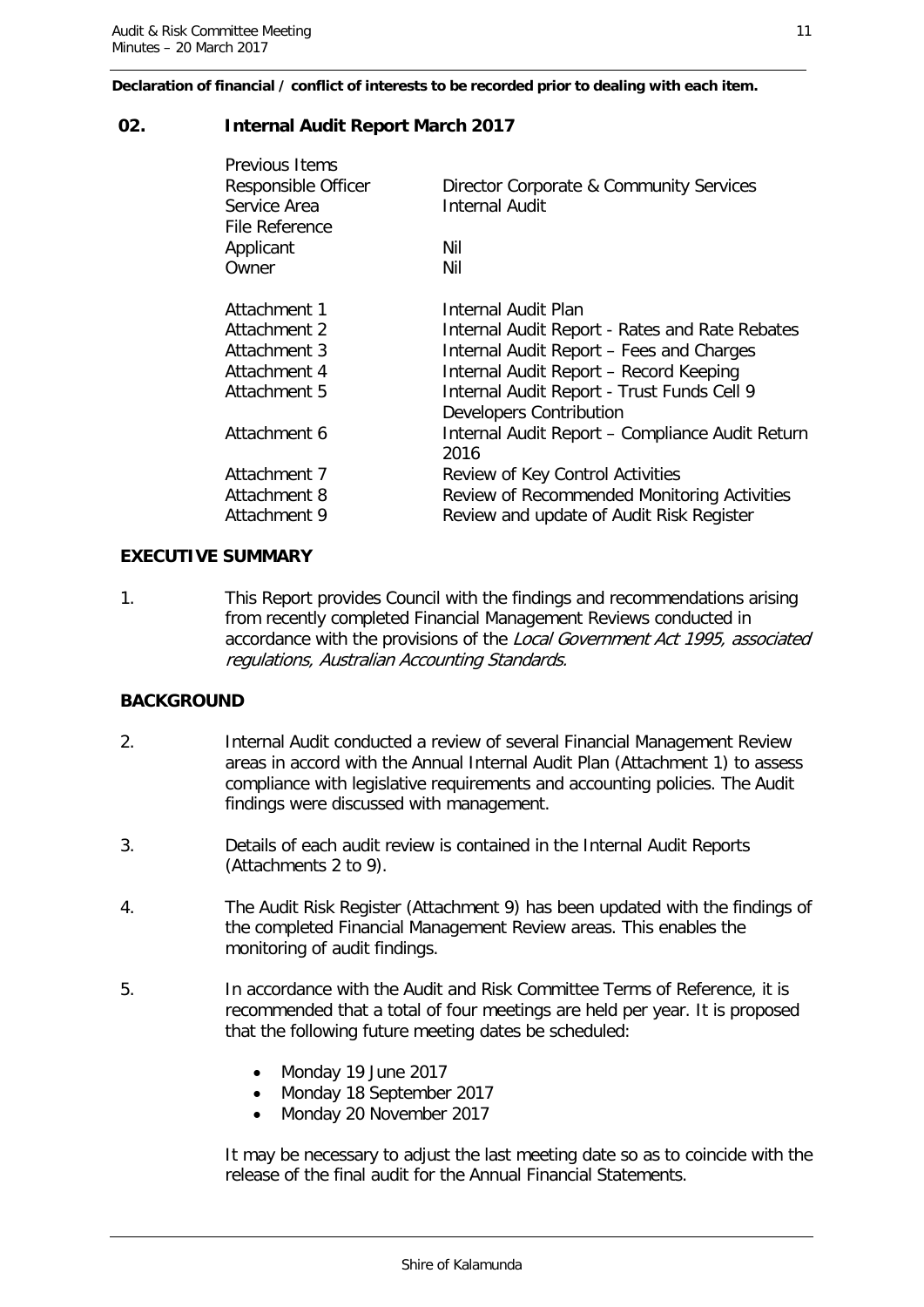### **DETAILS**

#### **Review of Rates, Rate Rebates**

6. Reviewed the effectiveness of internal controls for the assessment of rates.

#### **Review of Fees and Charges**

7. Ensured that fees and charges are reviewed regularly and changes have been approved by Council.

#### **Review of Record Keeping**

8. Reviewed and updated the risk control assessments for record keeping to ensure records are adequately safeguarded and being properly maintained.

#### **Review of Trust Funds – Cell 9 Developers Contribution**

9. Reviewed the calculation and determination of developers' contributions for Cell 9.

#### **Review of Compliance Audit Return for 2016**

10. Established whether the information contained in the draft Compliance Audit Return for 2016 was correct.

#### **Review of Key Control Activities**

11. Reviewed and updated Key Control Activities.

#### **Review of Recommended Monitoring Activities**

12. Reviewed and updated Recommended Monitoring Activities.

#### **Review and Update of Audit Risk Register**

13. Conducted a review and update of the Audit Risk Register.

#### **STATUTORY AND LEGAL CONSIDERATIONS**

14. Local Government Act 1995 Local Government (Financial Management) Regulations 1996 Local Government Functions and General) Regulations 1996

#### **POLICY CONSIDERATIONS**

15. Nil.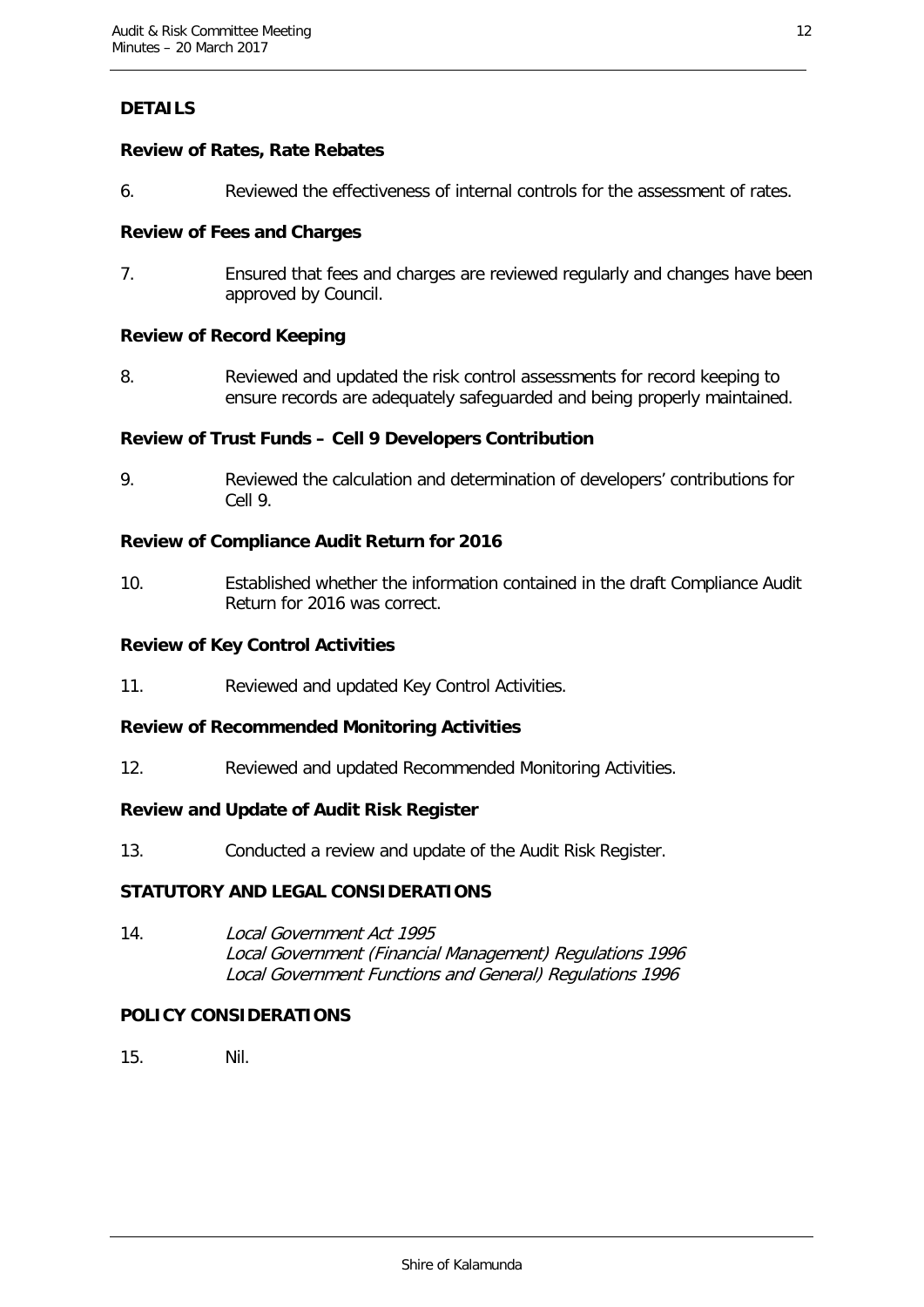#### **COMMUNITY ENGAGEMENT REQUIREMENTS**

#### **Internal Referrals**

16. The matters reported were discussed internally with the appropriate staff and managers.

#### **External Referrals**

17. Nil.

#### **FINANCIAL CONSIDERATIONS**

18. The implementation of the recommendations will reduce exposure to financial risk and any potential loss to the Shire, and ensure the Shire complies with legislative requirements.

#### **STRATEGIC COMMUNITY PLAN**

#### **Strategic Planning Alignment**

19. Kalamunda Advancing: Strategic Community Plan to 2023 Strategy 6.3.3 Regularly review the organisations structure and procedures in response to changing circumstances. Strategy 6.8.4 Provide effective financial services to support the Shire's operations and to meet sustainable planning, reporting and accountability requirements. **SUSTAINABILITY**

## **Social Implications**

20. Nil.

#### **Economic Implications**

21. Nil.

#### **Environmental Implications**

22. Nil.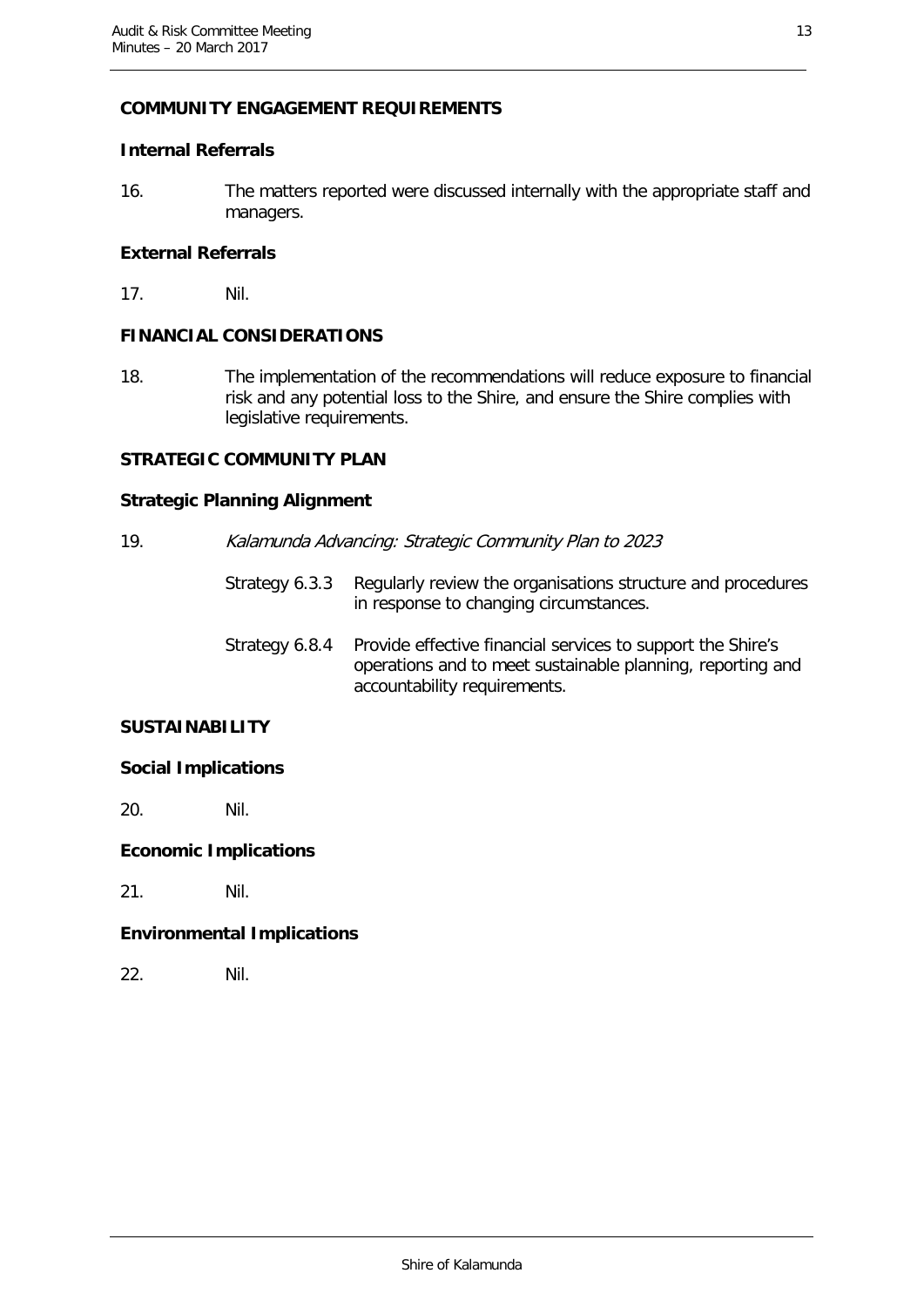#### **RISK MANAGEMENT CONSIDERATIONS**

| 23. | <b>Risk</b>                                                             | Likelihood | Consequence   | Rating | <b>Action/Strategy</b>                                                                 |
|-----|-------------------------------------------------------------------------|------------|---------------|--------|----------------------------------------------------------------------------------------|
|     | The Shire raises<br>incorrect rate<br>levels.                           | Possible   | Moderate      | Medium | Rate modelling<br>with exception<br>checking                                           |
|     | Cash flow<br>impacted by<br>backlog of<br>interim rates                 | Possible   | Moderate      | Medium | Program in place<br>reducing interim<br>rates                                          |
|     | Fees and<br>charges not<br>raised in<br>accordance with<br>legislation. | Unlikely   | Moderate      | Low    | Monitoring and<br>review of fees and<br>charges per<br>legislation.                    |
|     | Ineffective<br><b>Disaster</b><br>Recovery Plan                         | Possible   | Moderate      | Medium | Additional test of<br>Disaster Recovery<br>Plan<br>Cloud migration<br>strategy         |
|     | Incorrect<br>calculation of<br>Cell <sub>9</sub><br>Contributions.      | Unlikely   | Moderate      | Low    | <b>Contribution levels</b><br>subject to review.<br>Cell 9 subject to<br>Audit Review. |
|     | Compliance<br><b>Audit Return</b><br>incomplete                         | Unlikely   | Moderate      | Low    | Return reviewed<br>and Manager of<br>Governance aware<br>of deadline                   |
|     | Breakdown in<br><b>Key Control</b><br><b>Activities</b>                 | Possible   | Insignificant | Low    | Some testing<br>completed and<br>proved satisfactory                                   |
|     | Breakdown in<br>Recommended<br>Monitoring<br><b>Activities</b>          | Possible   | Insignificant | Low    | Some testing<br>completed and<br>proved satisfactory                                   |
|     |                                                                         |            |               |        |                                                                                        |

#### **OFFICER COMMENT**

- 24. The Financial Management Review was conducted in accordance with the Annual Internal Audit Plan (Attachment 1) to assess compliance with legislative requirements and accounting policies.
- 25. There were no material control weaknesses or deficiencies identified within the Financial Management Review. All audit findings were discussed with management and management responses along with audit findings are included in the Audit Risk Register (Attachment 9) for monitoring and review.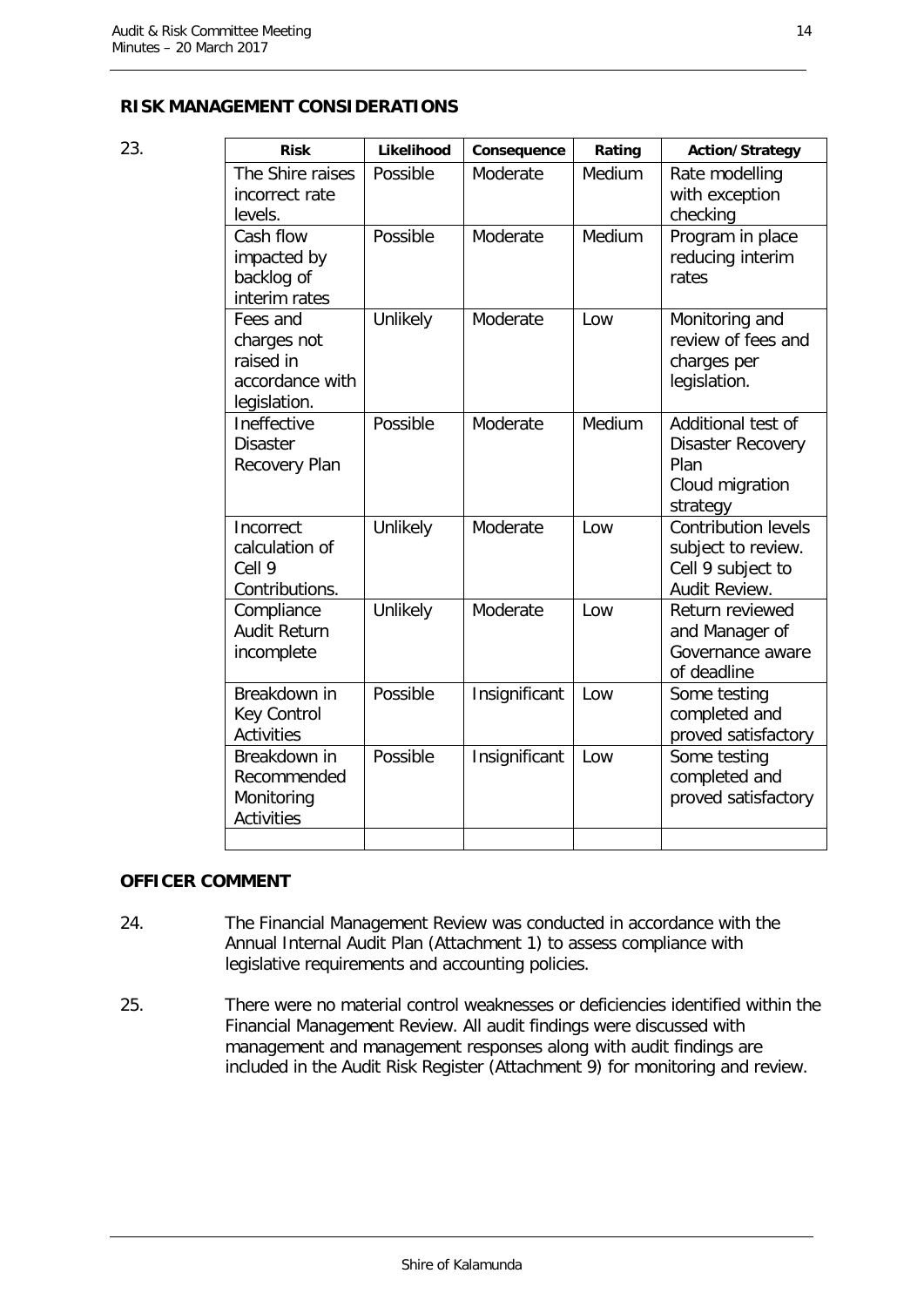26. The proposed dates for future Audit & Risk Committee Meetings are:

- Monday 19 June 2017
- Monday 18 September 2017
- Monday 20 November 2017

Queries were clarified for Cr Andrew Waddell and Cr Dylan O'Connor before the vote took place.

#### **Voting Requirements: Simple Majority**

#### **COMMITTEE RECOMMENDATION TO COUNCIL (A&R 02/2017)**

That Council:

1. Notes the following recommendations included in the Internal Audit Report for March 2017 (Attachments 2 to 9).

#### **Review of Rates and Rate Rebates**

- It would be prudent to conduct a review of rates by district over a four year period with district maps to ensure all properties are being rated.
- Interim rates are brought up to date to improve the shires cash flow.
- A person independent from entering data reviews all changes to property master files.

#### **Review of Records**

There should be a follow up of the disaster recovery plan to ensure all material issues identified have been addressed.

#### **Compliance Audit Return 2016**

• Officer responding to each question in the Compliance Audit Return for 2016 should be the officer responsible for the response and not the Manager of Governance.

#### **Review of Key Control Activities**

• When the IT System is reviewed and upgraded it would be preferable to have preventive and monitoring controls built into the system which are currently being done manually.

#### **Audit & Risk Register**

• There continues to be close monitoring of the Audit & Risk Register to ensure matters identified are being addressed.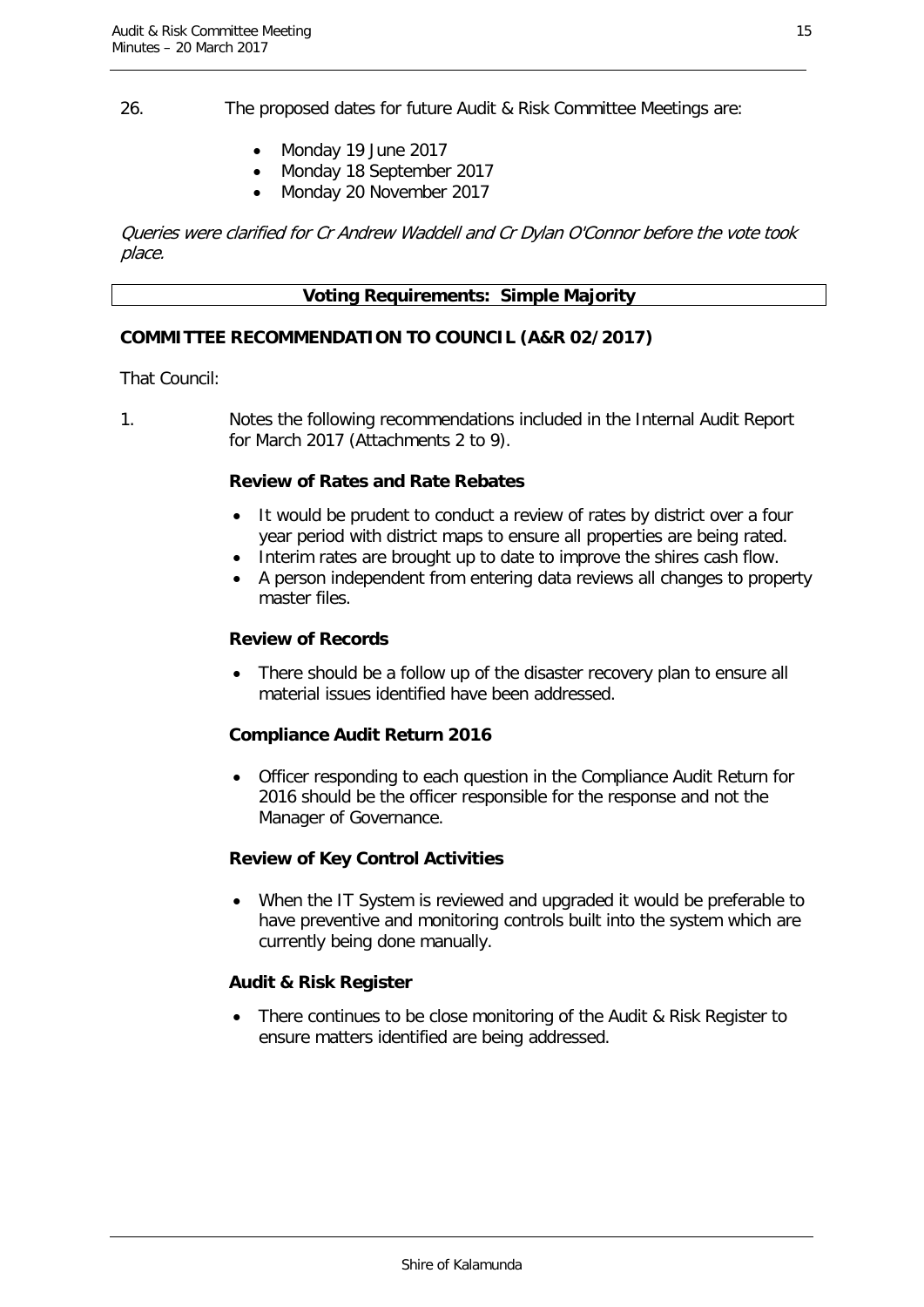- 2. Approves the following proposed dates for Audit and Risk Committee meetings:
	- Monday 19 June 2017
	- Monday 18 September 2017
	- Monday 20 November 2017
- Moved: **Cr Geoff Stallard**
- Seconded: **Cr Sue Bilich**
- Vote: **CARRIED UNANIMOUSLY (10/0)**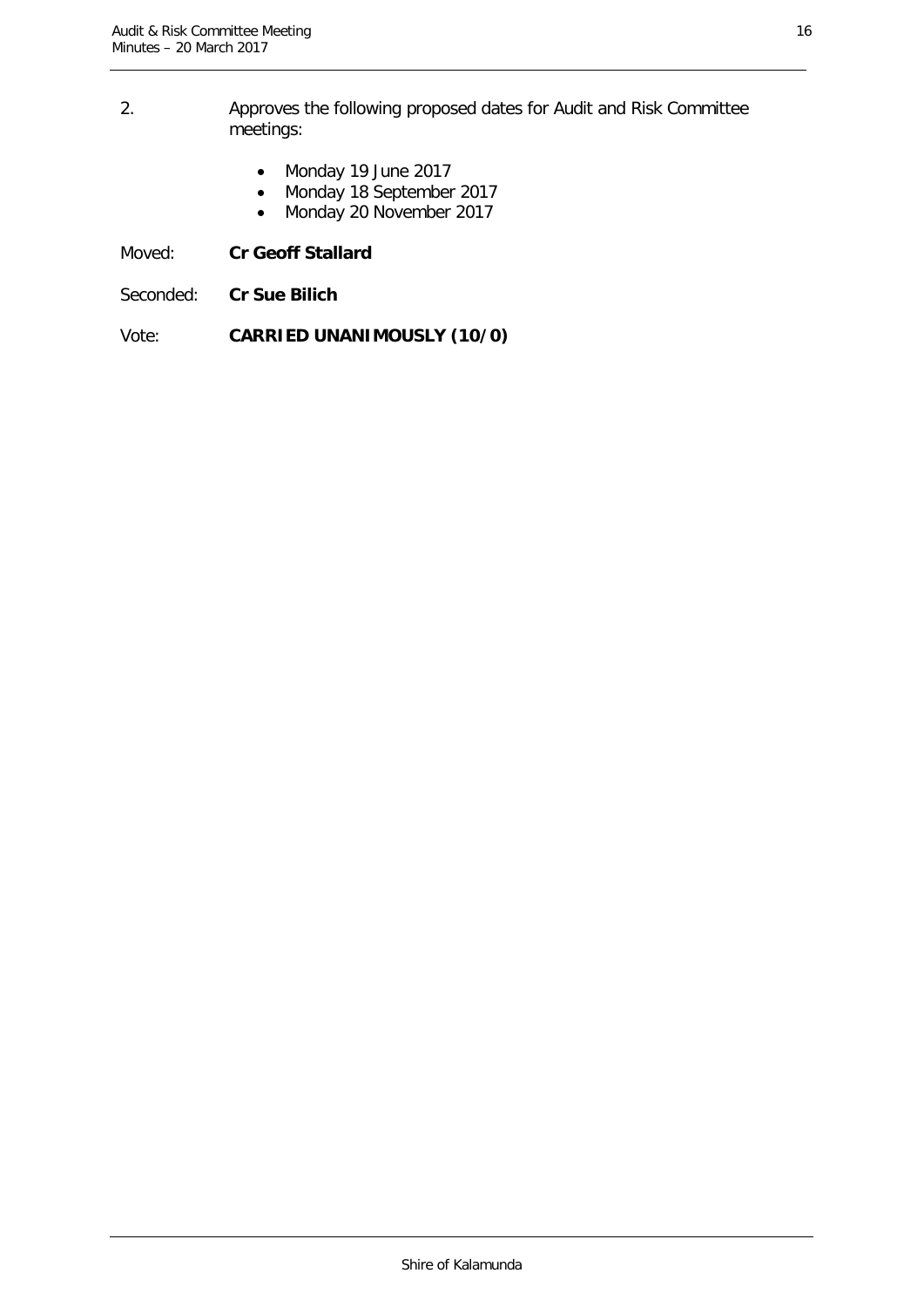**Attachment 1** Internal Audit Report March 2017 **Internal Audit Plan** [Click HERE to go directly to the document](http://www.kalamunda.wa.gov.au/files/e7dee1a9-d4cc-4a2a-8867-a73800c2d471/Item-2-Att-1-AR-20-March-2017.pdf)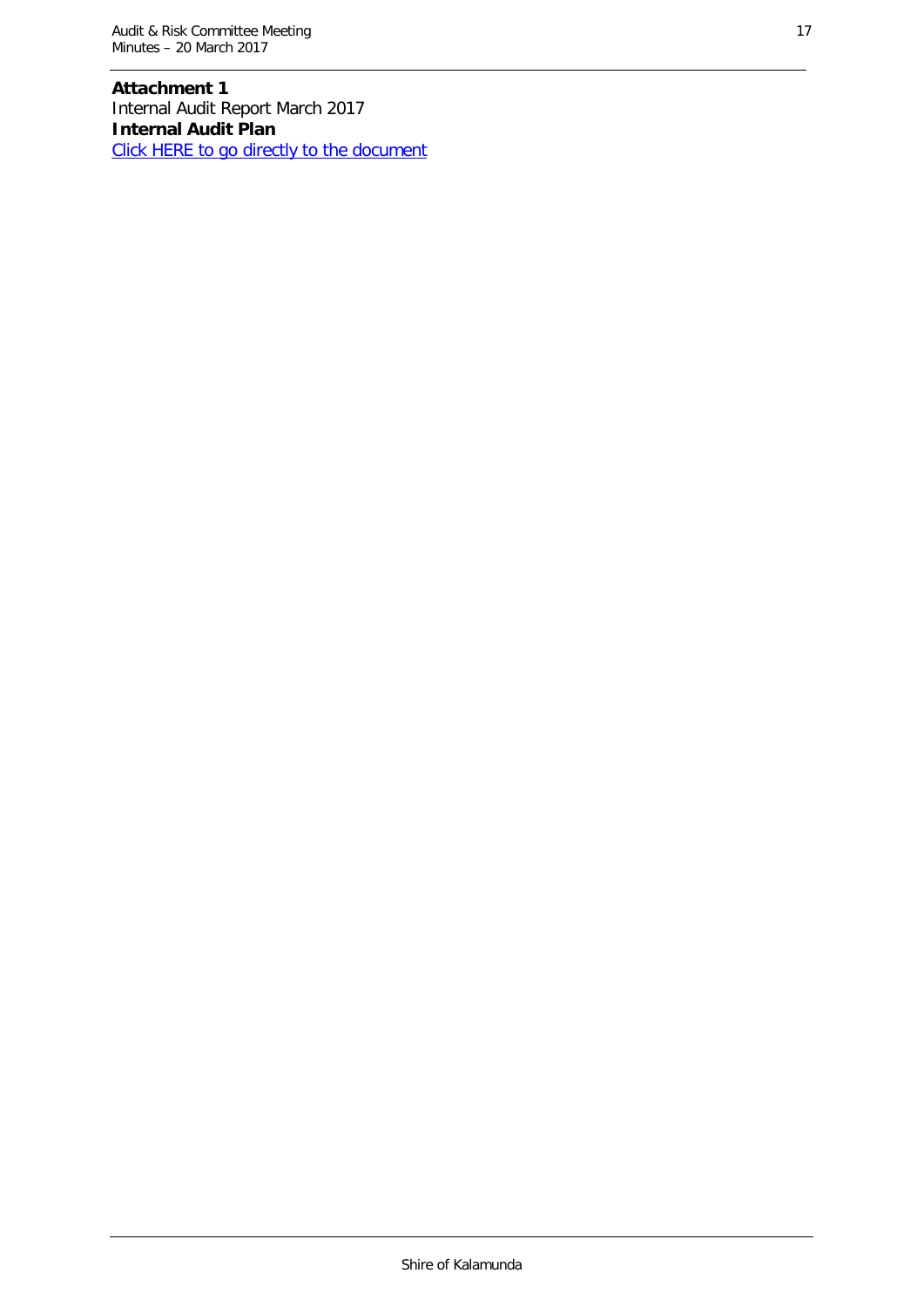#### **Attachment 2 – Internal Audit Report – Rates, Rate Rebates, Concessions, Discount and Interest**

#### Internal Audit Report - Key area of audit focus

| <b>Audit Focus</b> | <b>Classification</b>                                                  | <b>Value \$'000</b> | <b>Risk</b> | Management<br><b>Judgement</b> | Outstanding<br><b>Matters</b> |
|--------------------|------------------------------------------------------------------------|---------------------|-------------|--------------------------------|-------------------------------|
| Revenue            | Rates and Rate<br>Rebates,<br>Concessions,<br>Discount and<br>Interest | Estimate \$100      | Medium      | Yes                            | Yes                           |

#### Details of risk

- 1. Council does not raise the correct level of rate income.
- 2. Interim rates not being processed promptly affecting the cash flow of the Shire.
- 3. The property master file does not remain pertinent.

#### Audit procedures performed

Reviewed and updated the Risk Control Assessment Worksheet for details of risk (listed above) with the Manager and Coordinator to establish whether core and additional controls are in place. This included:

- 1. Whether reconciliations are undertaken of all rateable properties within the Shire with district maps to ensure all properties are rated (excluding properties exempt from rates).
- 2. Whether Interim and back rates are being raised promptly.
- 3. Whether independent reviews are carried out of all property master file changes to ensure information is entered correctly and any errors corrected.

#### **Conclusions**

- 1. There are over 24,000 properties within the Shire which makes it an onerous task the Shire is not resourced to carry out on a regular basis.
- 2. There is a six month backlog of interim rates to be raised with steps being taken to address the backlog.
- 3. There are no independent reviews of master file changes which may result in errors going undetected and the property master file being inaccurate and not pertinent.

#### Control deficiencies

- 1. Council may not be raising the correct level of rateable income as no systematic detailed checks are being done with area maps.
- 2. There is a backlog of interim rates to be processed which will have a detrimental impact on the cash flow of the Shire.
- 3. Errors in the property master file going undetected and the file not being pertinent.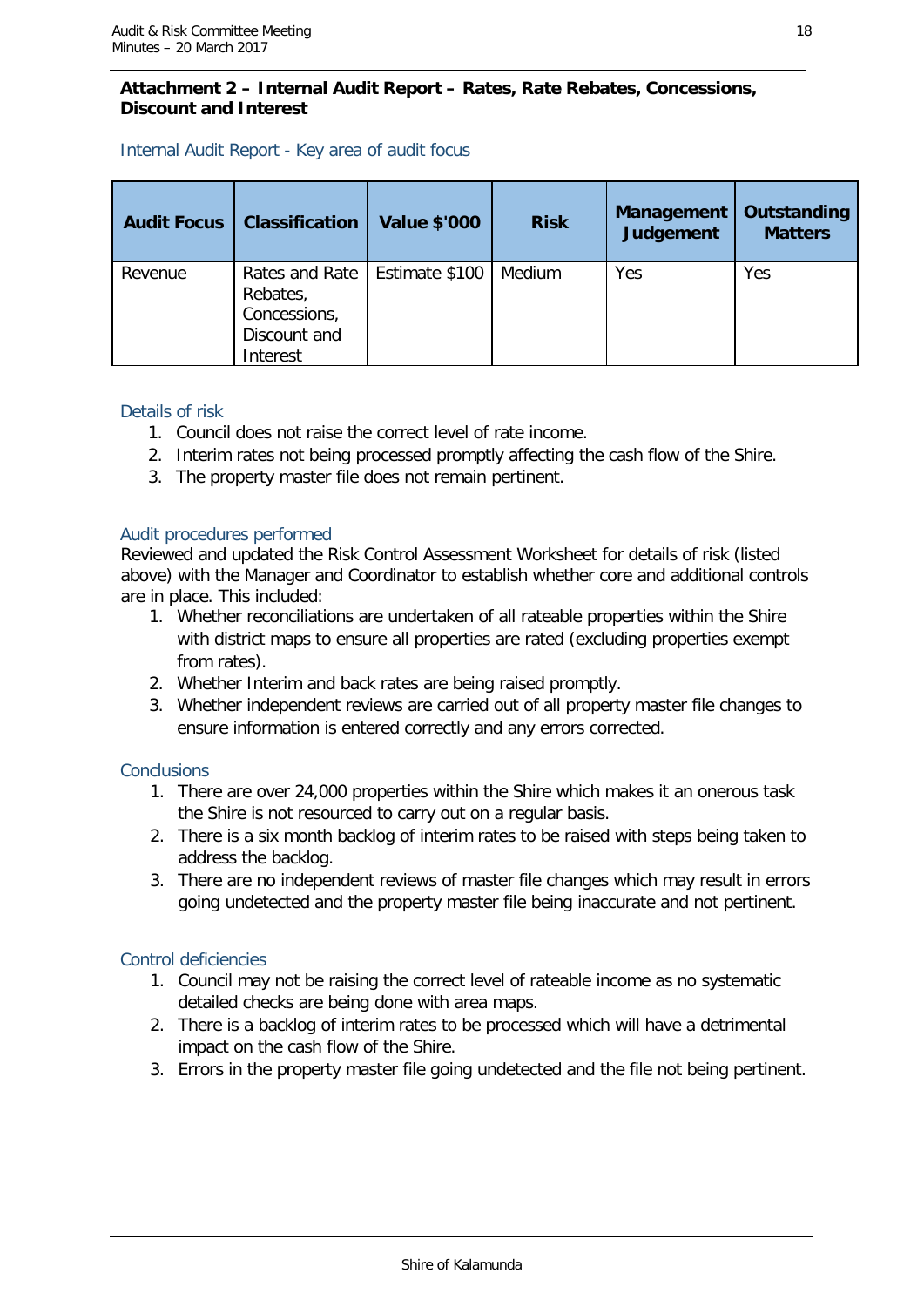#### Audit Recommendations

- 1. It would be prudent to consider doing a reconciliation of districts by location (i.e. Forrestfield, Kalamunda, Wattle Grove etc.) covering the whole shire over three to four years as legislation allows the recovery of rates for up to five years if a property as not been rated.
- 2. Interim rates are brought up to date as early as possible.
- 3. A person independent from entering data reviews all changes to the property master file.

#### Managements Response

Rates modelling is undertaken together with exception checking.

Interim rates are currently being updated with an expected completion date of mid- May 2017.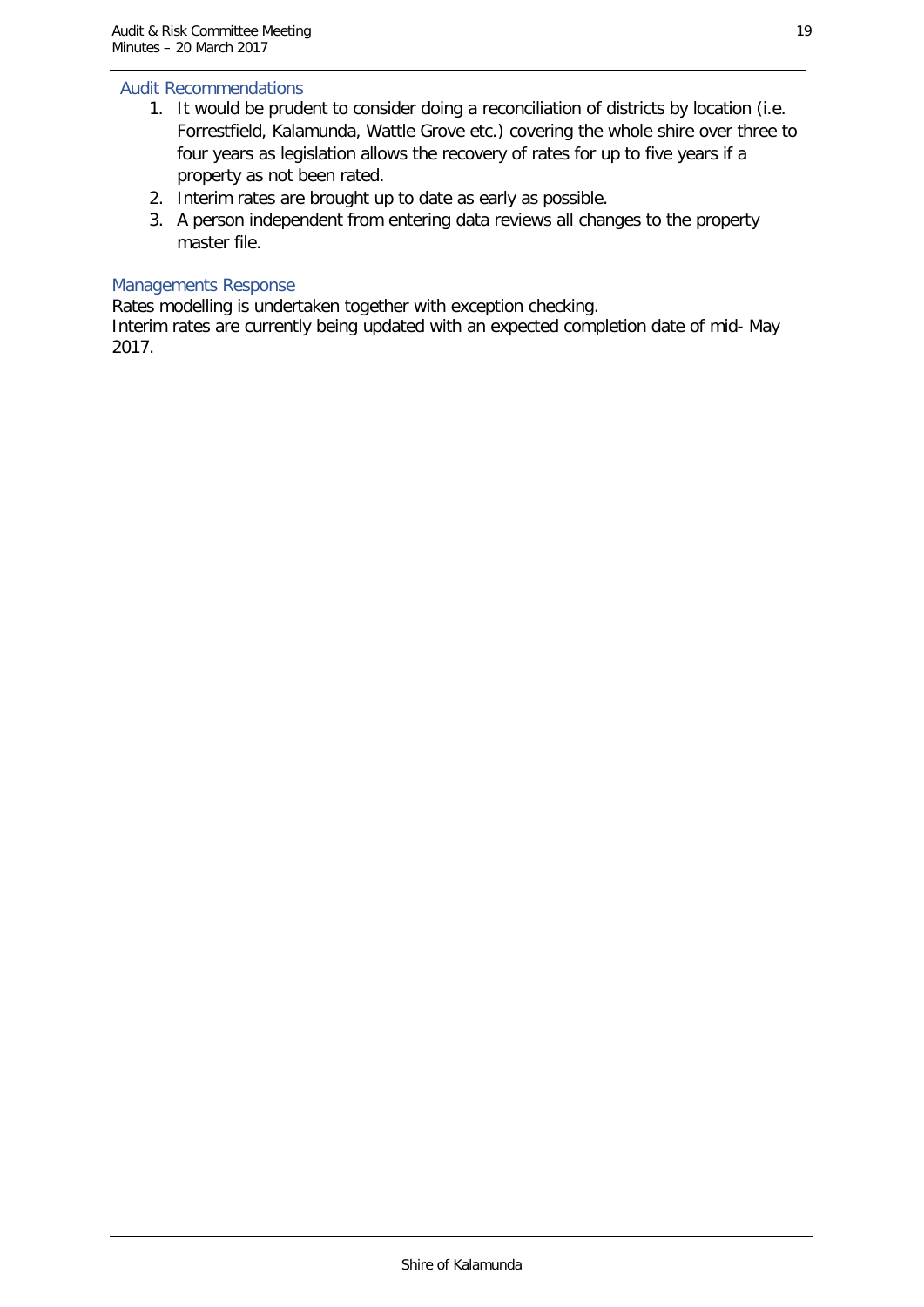#### **Attachment 3 – Internal Audit Report – Fees and Charges**

Internal Audit Report - Key area of audit focus

| <b>Audit Focus</b> | <b>Classification</b> | <b>Value \$'000</b> | <b>Risk</b> | <b>Management</b><br>Judgement | Outstanding<br><b>Matters</b> |
|--------------------|-----------------------|---------------------|-------------|--------------------------------|-------------------------------|
| Income             | Fees and<br>Charges   | Unquantifiable      | Low         | Yes                            | Yes                           |

#### Details of risk

- 1. Fees and charges are not reviewed regularly and updated with potential loss in revenue.
- 2. Non-compliance with legislation, namely amendments to fees and charges following adoption of the annual budget, have not been approved by Council.

#### Audit procedures performed

- 1. Establish whether fees and charges have been reviewed and whether GST was applicable for new fees or charges
- 2. Ascertained whether amendments to fees and charges following adoption of the annual budget had been approved by Council.

#### Conclusions

- 1. Fees and charges were properly reviewed and updated prior to the adoption of the annual budget, and included with the budget adoption papers presented to Council.
- 2. Amendments to fees and charges (bonds) were taken and approved by Council following the adoption of the annual budget.

Control deficiencies

Nil.

Audit Recommendations Nil.

Management Response Nil.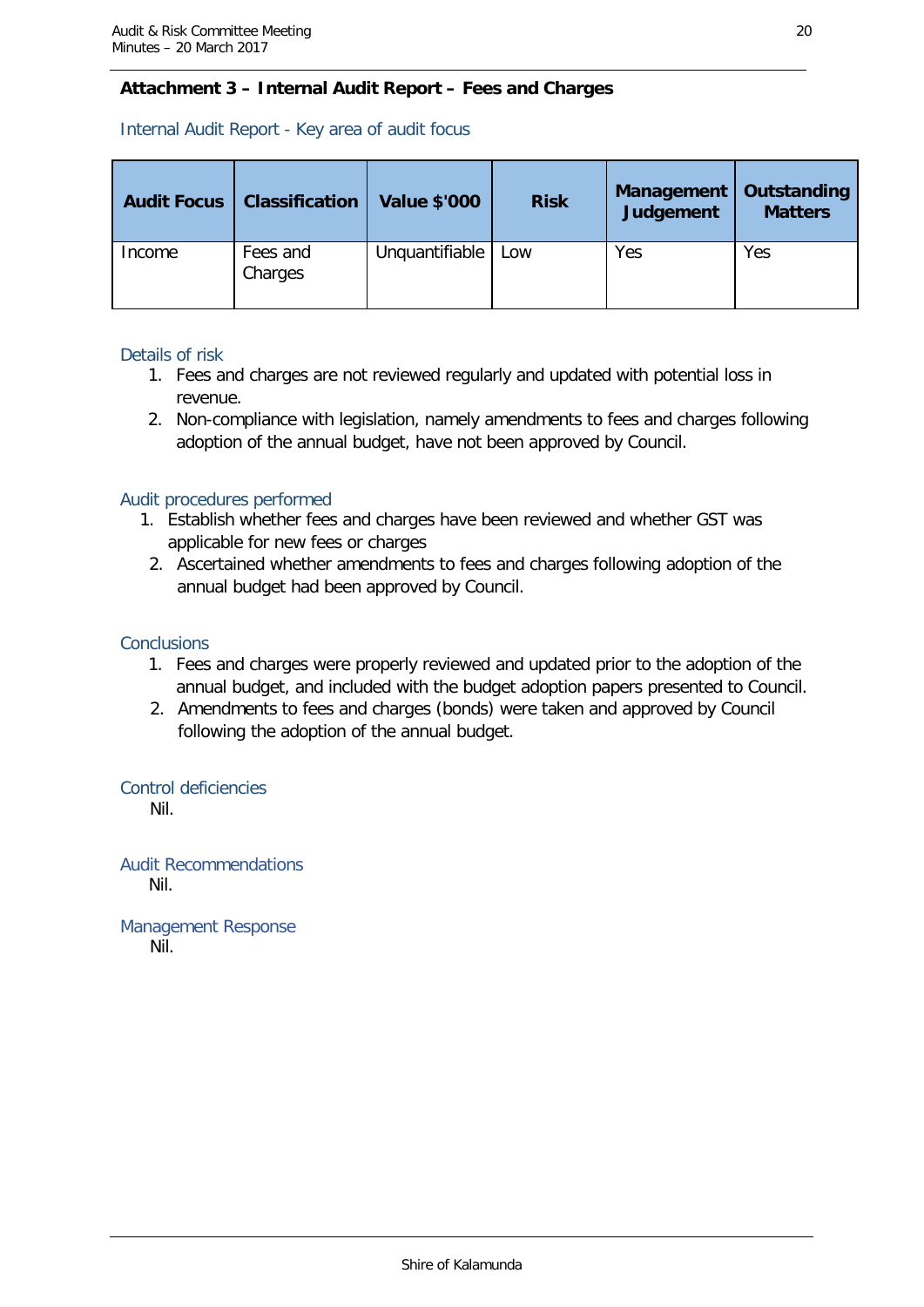#### **Attachment 4 – Internal Audit Report – Record Keeping**

Internal Audit Report - Key area of audit focus

| <b>Audit Focus</b> | <b>Classification</b> | <b>Value \$'000</b> | <b>Risk</b> | Management<br>Judgement | Outstanding<br><b>Matters</b> |
|--------------------|-----------------------|---------------------|-------------|-------------------------|-------------------------------|
| Records            | Record<br>Keeping     | N/A                 | Medium      | Yes                     | Yes                           |

#### Details of risk

- 1. Records are inadequately safeguarded.
- 2. Records are either not recorded, inaccurately recorded or not recorded at all.
- 3. Inadequate response from a disaster event.

#### Audit procedures performed

Reviewed and updated the Risk Control Assessment working papers with the Corporate Information Coordinator to ascertain whether important core and additional controls for safeguarding and recording of records and compliance with legislation are in place. Controls assessments included whether:

- 1.1 Records are stored in a secure and safe location.
- 1.2 Access to records is in accordance with security classifications and protected from potential violation.
- 1.3 There is a proper Records Keeping Plan in place approved by Council and submitted every five years to the State Records Commission (SRO).
- 1.4 Minutes of Council Meetings are secured in bound minute books and minutes are signed and dated.
- 1.5 There are proper procedures in place for access to Shire records by the general public under the Freedom of Information Act 1992.
- 1.6 Access to Shire records by Elected Members to be through the Chief Executive Officer in accordance with the Local Government Act 1995.
- 1.7 Disaster Recovery Plan is in place and there is a Vital Records register.
- 1.8 There are procedures for the authorised disposal of Shire records.
- 1.9 Changes for access to Shire records is based on authorised approvals.
- 2.1 Officers that have custody of records are aware of their statutory obligations under the State Records Act 2000.
- 2.2 Regular training is provided to records staff on their statutory obligations.
- 2.3 There is good record keeping of all digital records as they can be more vulnerable to loss or unauthorised modification.
- 2.4 Records required to be permanently retained are held with the Shire archives.
- 2.5 All employees and contractors providing services to or on behalf of the Shire comply with the Records Keeping Plan.
- 2.6 The Code of Conduct (under Section 7 Working Ethically with Shire Resources) documents the appropriate use of Shire resources which is reviewed and updated regularly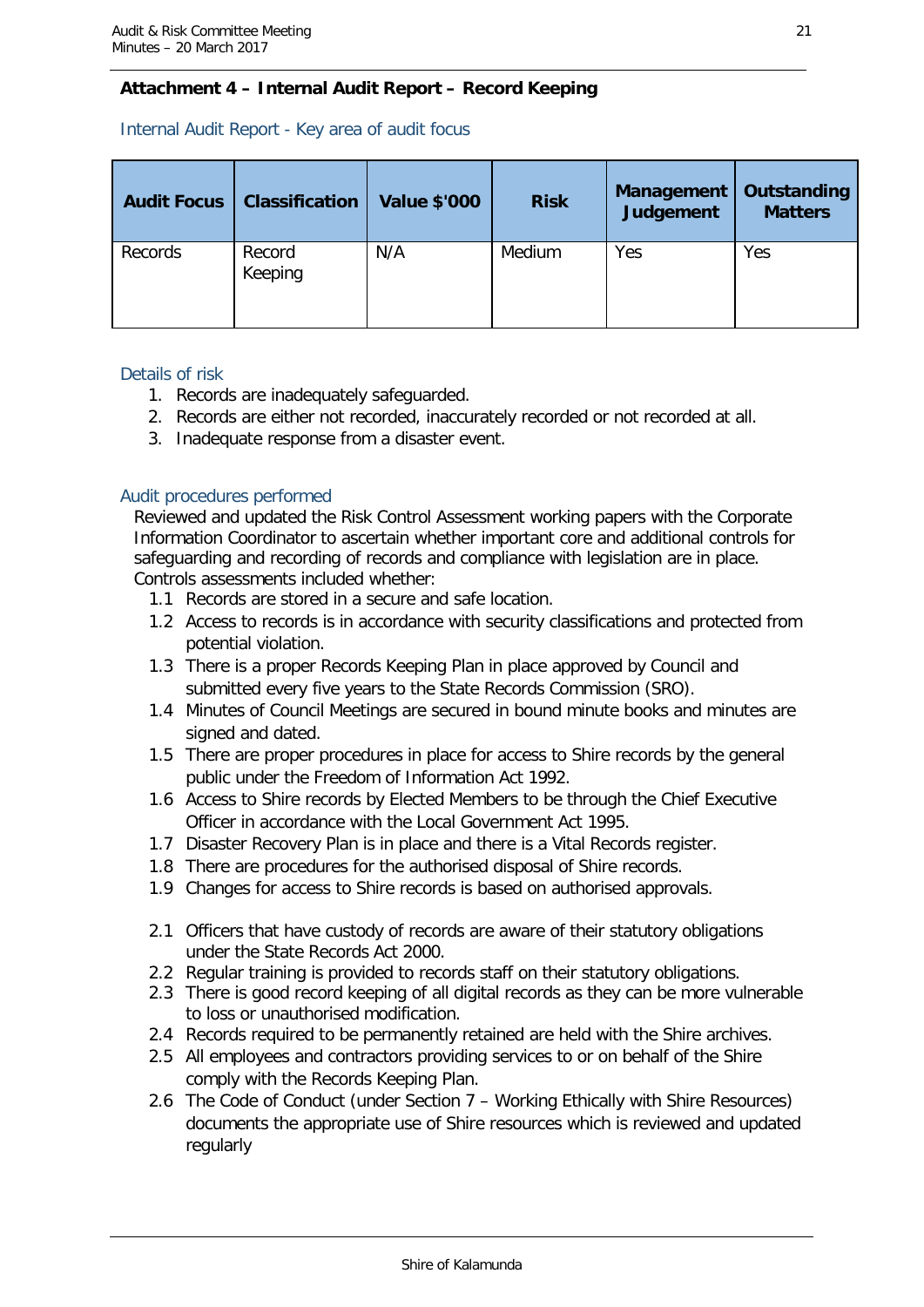#### **Conclusions**

- 1. Records are adequately safeguarded and protected from potential violation. There is a Record Keeping Plan in place presented to Council on 15 September 2014 and submitted to SRO. Amendments to Plan approved on 15 December 2014. The next review is due by 5 December 2019.
- 2. Minutes are signed and dated, being bound regularly and placed in a fire proof safe in the strongroom.
- 3. There is a Disaster Recovery Plan and Vital Records register in place.
- 4. The State Records Commission approved the amended Record Keeping Plan for the Shire. Recommendations made by the State Records Commission around strengthening training and improving the Shire's Record Keeping Plan are being implemented.

#### Control deficiencies

Only one test of the Disaster Recovery Plan has been undertaken since the plan was adopted highlighting some deficiencies regarding the timeliness of service resumption.

#### Audit Recommendations

There should be a follow up test of the Disaster Recovery Plan to ensure all material issues identified are effectively addressed.

#### Management Response

The Shire is currently developing a cloud migration strategy. In addition, there is current off site Disaster Recovery site which is operating in parallel with the proposed cloud migration testing.

Additional Disaster Recovery testing will be carried out as part of the cloud migration strategy.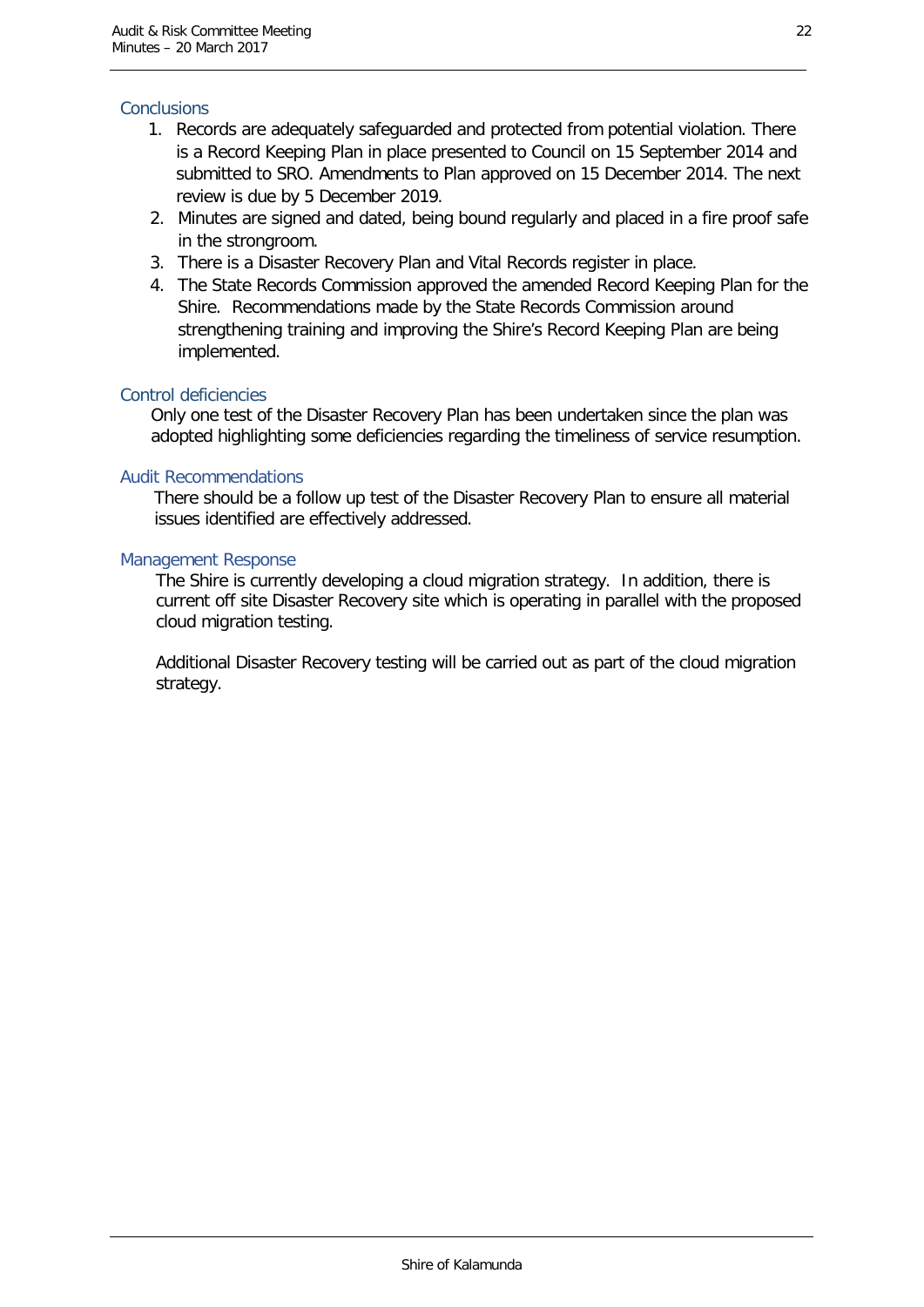#### **Attachment 5 – Internal Audit Report – Trust Funds Cell 9**

#### Internal Audit Report - Key area of audit focus

| <b>Audit Focus</b> | <b>Classification</b>                                                  | <b>Value</b><br>\$'000 | <b>Risk</b> | Management<br><b>Judgement</b> | Outstanding<br><b>Matters</b> |
|--------------------|------------------------------------------------------------------------|------------------------|-------------|--------------------------------|-------------------------------|
| <b>Trust Funds</b> | <b>Wattle Grove</b><br>Cell <sub>9</sub><br>Developers<br>Contribution | N/A                    | ∟OW         | Yes                            | No                            |

#### Details of risk

- 1. The developers' contributions for Cell 9 is inaccurately determined.
- 2. The calculation did not exclude restricted funds.

#### Audit procedures performed

- 1. Reviewed the determination and calculation of the developers contribution for Cell 9
- 2. Tested the calculation with supporting substantive information.
- 3. Ensured the determination of the developers' contribution excluded restricted funds.
- 4. Reviewed the final agenda report.
- 5. Confirmed the balance of funds held in trust.

#### **Conclusions**

- 1. The final draft agenda report is backed by proper substantive information, and excludes restricted funds of approximately \$3.9 million belonging to the Education Department.
- 2. The calculation of the developers' contribution is accurately determined.

#### Control deficiencies

Nil.

Audit Recommendations Nil.

Management Response Nil.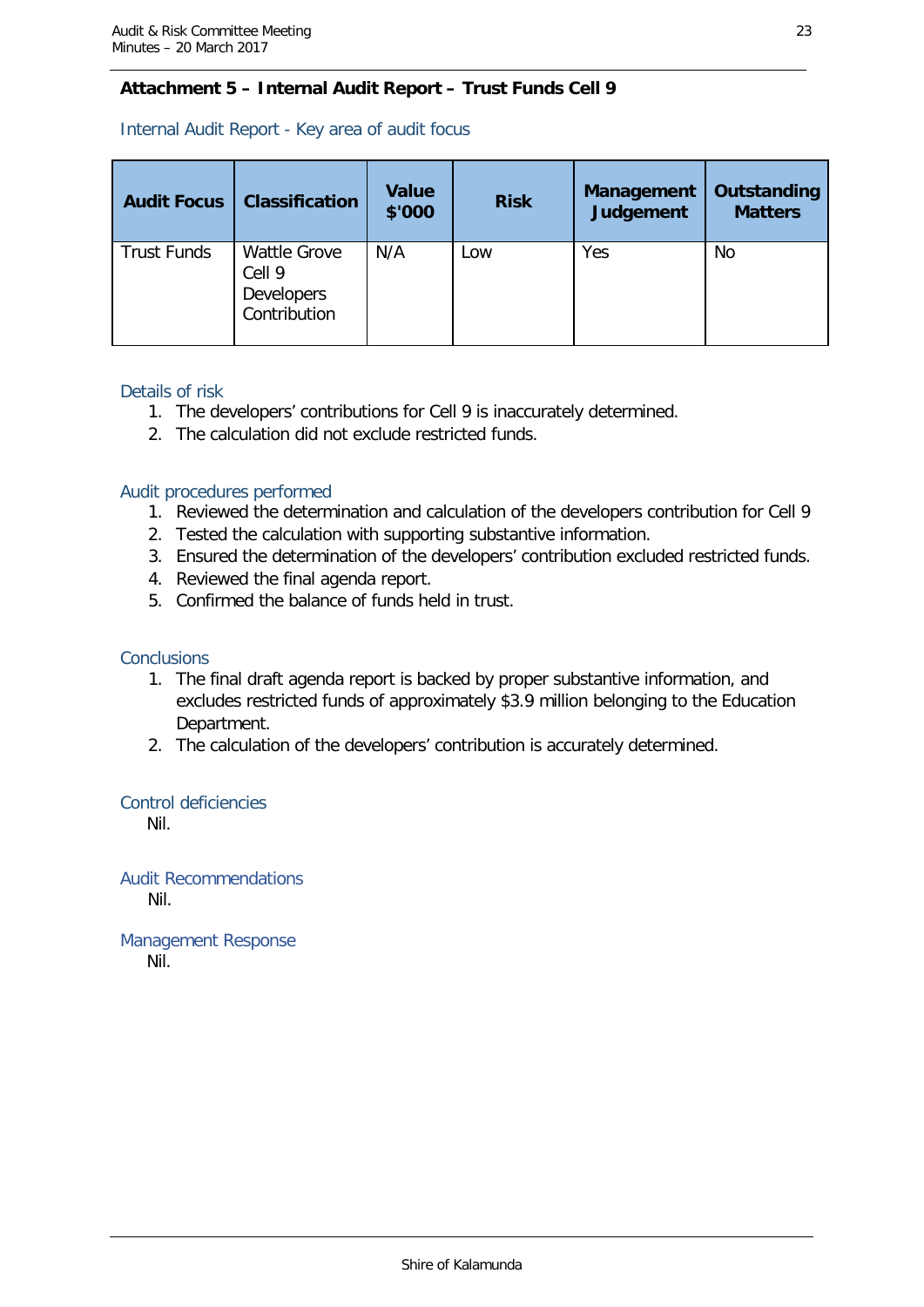#### **Attachment 6 – Internal Audit Report – Compliance Audit Return 2016**

| <b>Audit Focus</b>                 | <b>Classification</b>                     | <b>Value</b><br>\$'000 | <b>Risk</b> | <b>Management</b><br><b>Judgement</b> | <b>Outstanding</b><br><b>Matters</b>                                                                                                            |
|------------------------------------|-------------------------------------------|------------------------|-------------|---------------------------------------|-------------------------------------------------------------------------------------------------------------------------------------------------|
| Compliance<br>Audit Return<br>2016 | Governance –<br>Legislative<br>Compliance | N/A                    | Low         | Yes                                   | Yes. Return<br>to be<br>presented to<br>A&R<br>Committee<br>and Council<br>and<br>submitted to<br>DLGC by 31<br>March 2017<br>(the due<br>date) |

Internal Audit Report - Key area of audit focus

#### Details of risk

- 1. Non-compliance with legislation for the period 1 January 2016 to 31 December 2016, due to failure to report matters of non-compliance to the external auditors.
- 2. Failure to lodge the Compliance Return through the A&R Committee and subsequently to the Department of Local Government and Communities (DLGC) by the 31st March 2017, resulting in an audit qualification and criticism from the DLGC.

#### Audit procedures performed

- 1. Reviewed the draft compliance return for 2016 and discussed proposed amendments with the Manager of Governance.
- 2. Tested whether the information contained in the return is accurate.

#### **Conclusions**

- 1. Information contained in the Draft Compliance Return for 2016 is incomplete and not endorsed by the officer responsible for the response.
- 2. The Compliance Return 2016 is on the agenda for the next Audit and Risk Committee Meeting to be held on the 20 March 2017, and is to be accepted by Council for approval and presented to the Department by the 31 March 2017 (the due date).
- 3. There were no reported complaints recorded in the 2016 Complaints Register.
- 4. There were gaps in the return to be completed namely on disposal of property questions 1 and 2, and on Official Conduct questions 21 to 25. These were brought to the attention of the Manager of Governance for updating.
- 5. The responses tested and comments made to questions tested appear correct and accurate.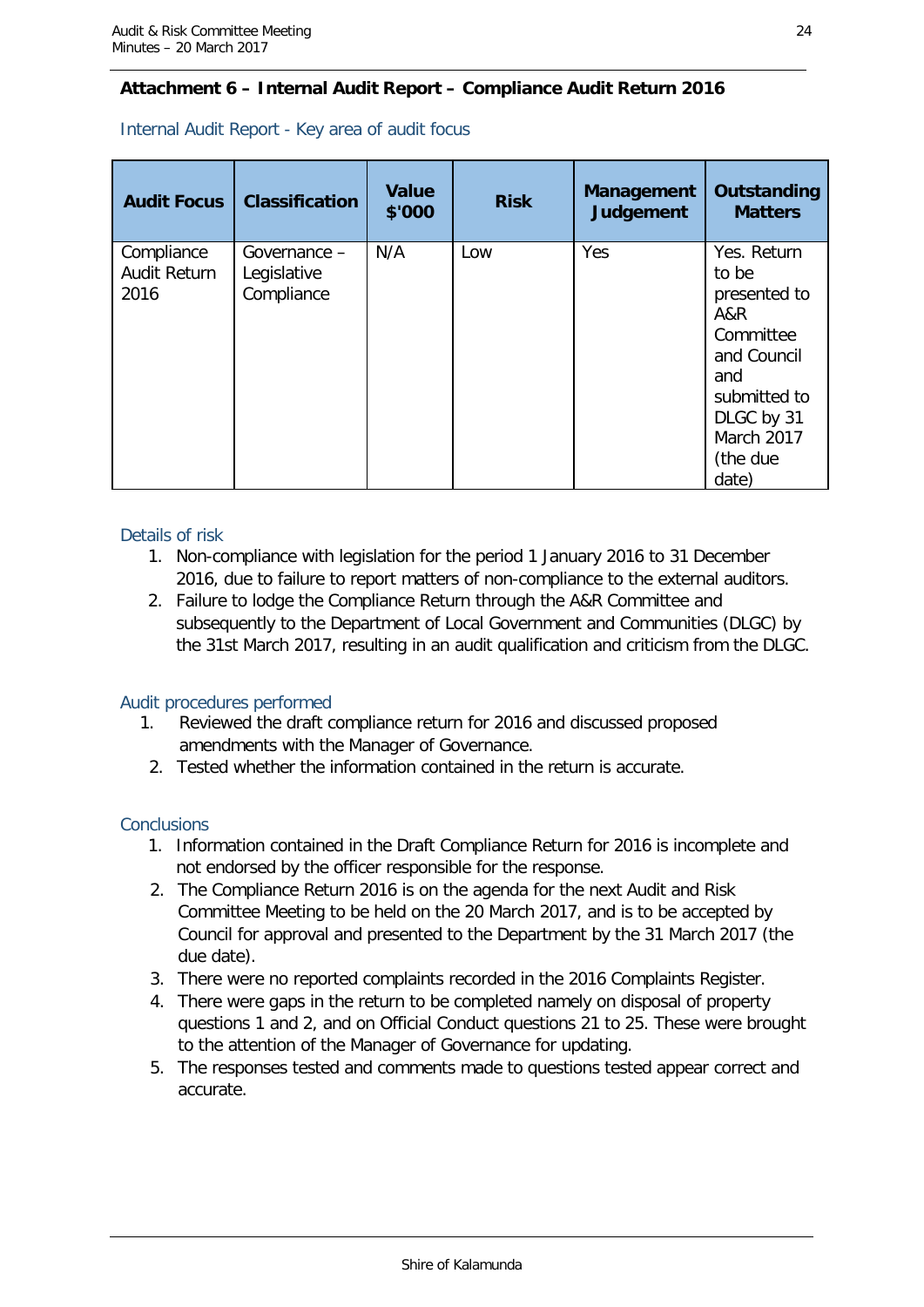#### Control deficiencies

Nil. The draft return has the Manager of Governance as the respondent. It is preferable for the officer responsible for each response to be the preferred respondent as opposed to the Manager Governance.

The completion of the return as per the" Completion Checklist " using the Smart Hub Portal for respondents to be completed individually by a number of staff members is preferred, as it would identify the individuals responsible for the completion of their appropriate section of the return.

#### Audit Recommendations

The respondent for the Audit and Risk Committee in the draft return is the Manager of Governance. This has occurred for a number of years and although acceptable by the Department of Local Government and Communities, a councillor raised this matter before and would prefer to have the officer responsible for the response being the preferred respondent to each of the questions. This should be carried out as it is permissible using the Smart Hub Portal and distinctly identifies the responsible officer.

#### Management Response

The Compliance Audit Return 2016 will be submitted to Council and the DLGC by the 31 March 2017, and responses will include the names of officers responsible for the compliance function.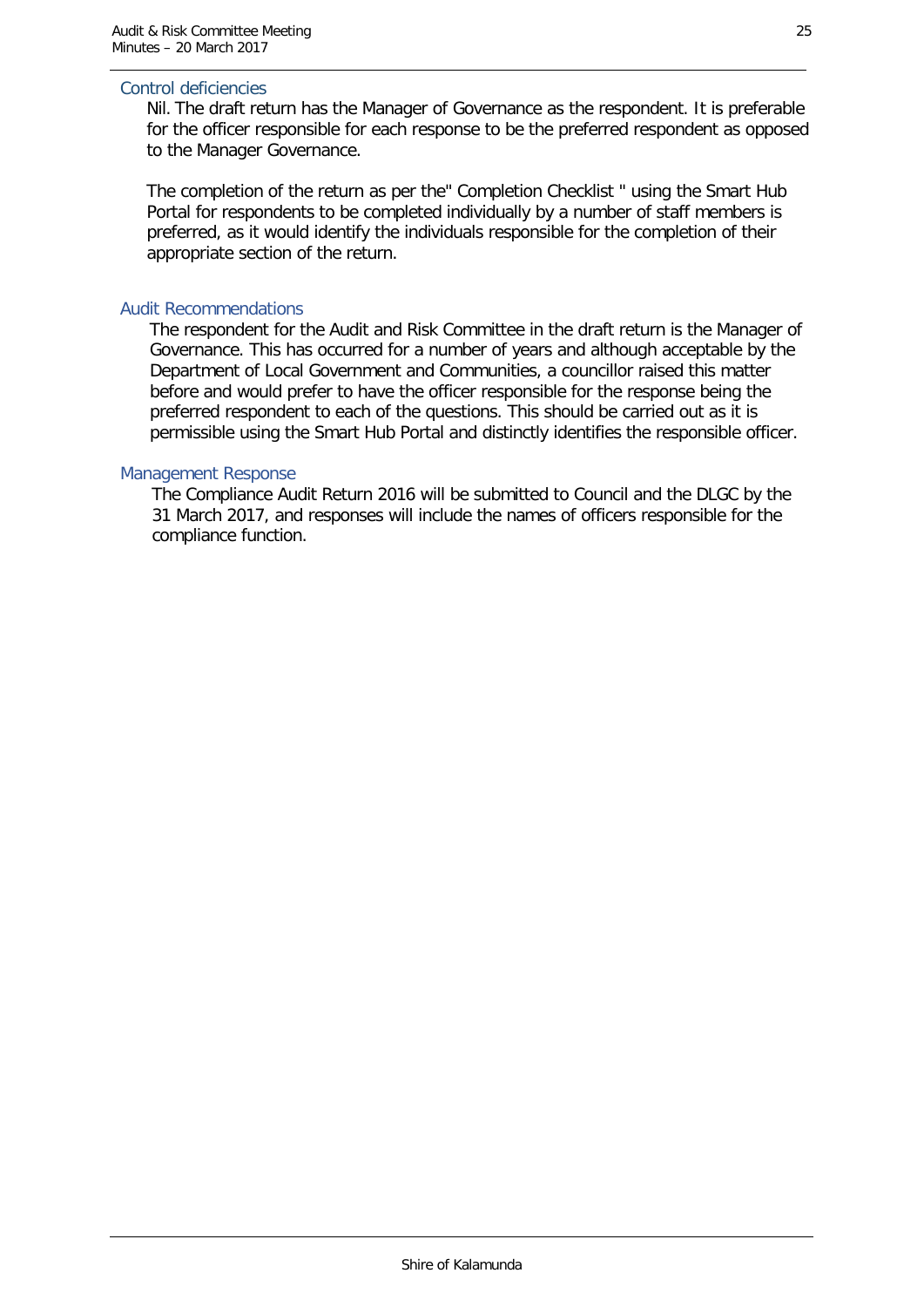#### **Attachment 7 – Internal Audit Report – Key Control Activities**

#### Internal Audit Report - Key area of audit focus

| <b>Audit Focus</b>                  | <b>Classification</b>     | <b>Value \$'000</b> | <b>Risk</b> | Management<br>Judgement | Outstanding<br><b>Matters</b> |
|-------------------------------------|---------------------------|---------------------|-------------|-------------------------|-------------------------------|
| <b>Risk</b><br>Management<br>Review | Key Control<br>Activities |                     | Low         | Yes                     | Yes                           |

#### Details of risk

1. Reliance on manual controls to prevent general ledger postings exceeding budget allocations.

#### Audit procedures performed

- 1. Reviewed and update of Key Control Activities.
- 2. Established whether controls continue to remain in place.

#### **Conclusions**

- 1. There are manual controls in place to monitor and explain significant variances by nature and type and program each month
- 2. The Shire undertakes two budget reviews per annum, the Statutory Mid Term Review and an additional first term review.
- 3. Monthly management reporting by business unit is undertaken reporting variances against budget.

#### Control deficiencies

1. The computer system does not have inbuilt controls in place to prevent or detect errors e.g. flagging actual amounts that exceed budget by more than \$50,000 or 10% of the general ledger line item.

#### Audit Recommendations

1. When the system is reviewed and upgraded, it would be beneficial to have these controls built into the upgraded Synergy financial reporting accounting system.

#### Management Response

Management will look into these improvements and discuss them with IT Vision (the software supplier) to establish if these improvements can be made. Monthly reporting is reviewed by business units and Directors to ensure budget monitoring.

Monthly management reporting will continue to be closely scrutinised ensuring that budget variances are closely monitored.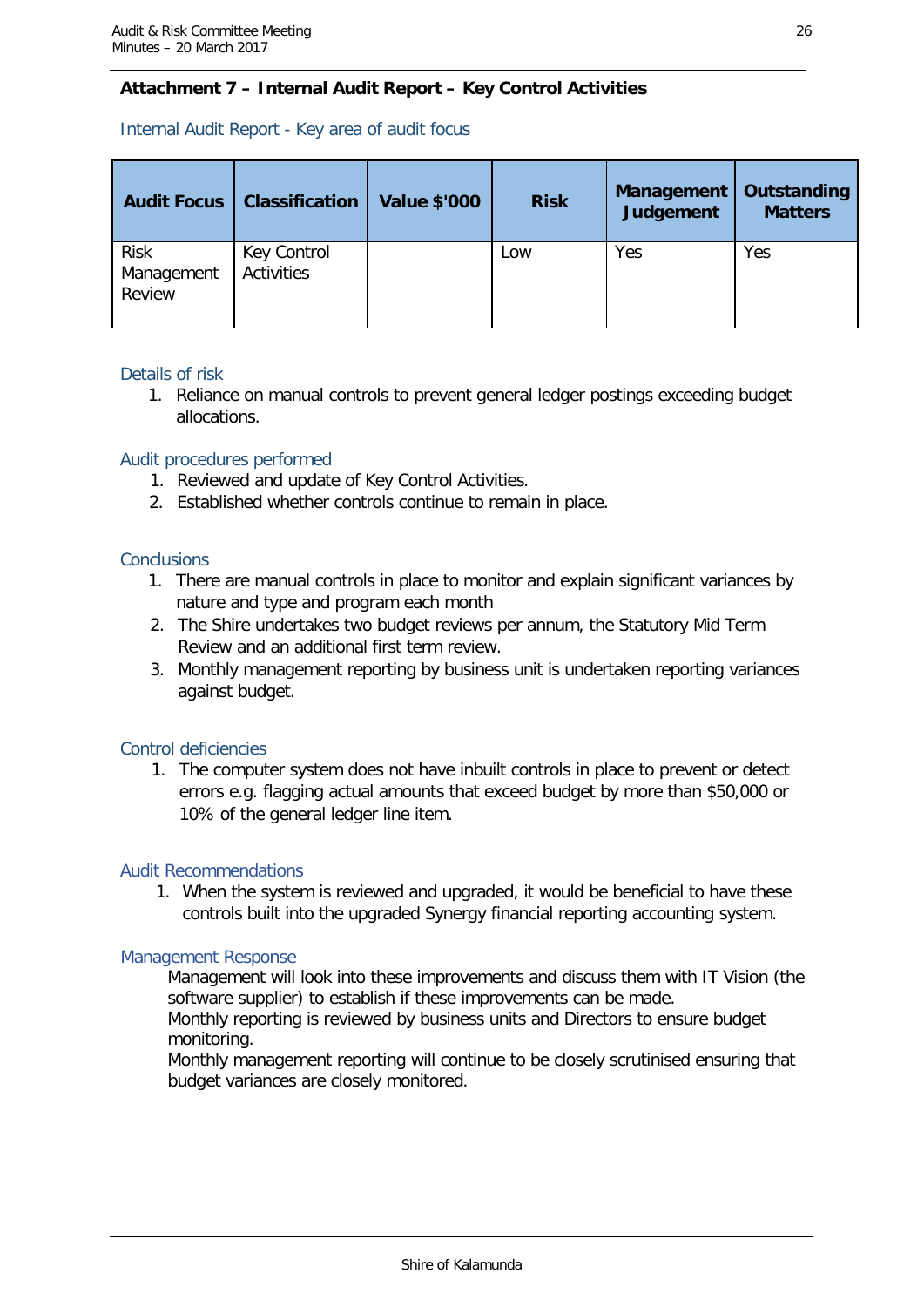#### **Attachment 8 – Internal Audit Report – Review of Recommended Monitoring Activities**

#### Internal Audit Report - Key area of audit focus

| <b>Audit Focus</b>                  | <b>Classification</b>                          | <b>Value \$'000</b> | <b>Risk</b> | <b>Management</b><br>Judgement | Outstanding<br><b>Matters</b> |
|-------------------------------------|------------------------------------------------|---------------------|-------------|--------------------------------|-------------------------------|
| <b>Risk</b><br>Management<br>Review | Recommended<br>Monitoring<br><b>Activities</b> |                     | Low         | Yes                            | Yes                           |

#### Details of risk

1. Internal controls put in place as part of the reported Recommended Monitoring Activities have not operated effectively.

#### Audit procedures performed

- 1. Reviewed and updated documented Recommended Monitoring Activities to ensure important controls remain in place.
- 2. Tested whether the documented controls in the Recommended Monitoring Activities have continued to function.

#### **Conclusions**

- 1. The documented Recommended Monitoring Activities have operated effectively for the past quarter.
- 2. There were a few minor changes in relation to who undertakes and monitors the recommended monitoring activities. The review process in a few areas previously conducted by the Manager Financial Services is now performed by the Financial Services Coordinator. This person has the necessary skills to undertake this review and is independent of the preparation function.

#### Control deficiencies

Nil.

Audit Recommendations Nil.

Management Response Nil.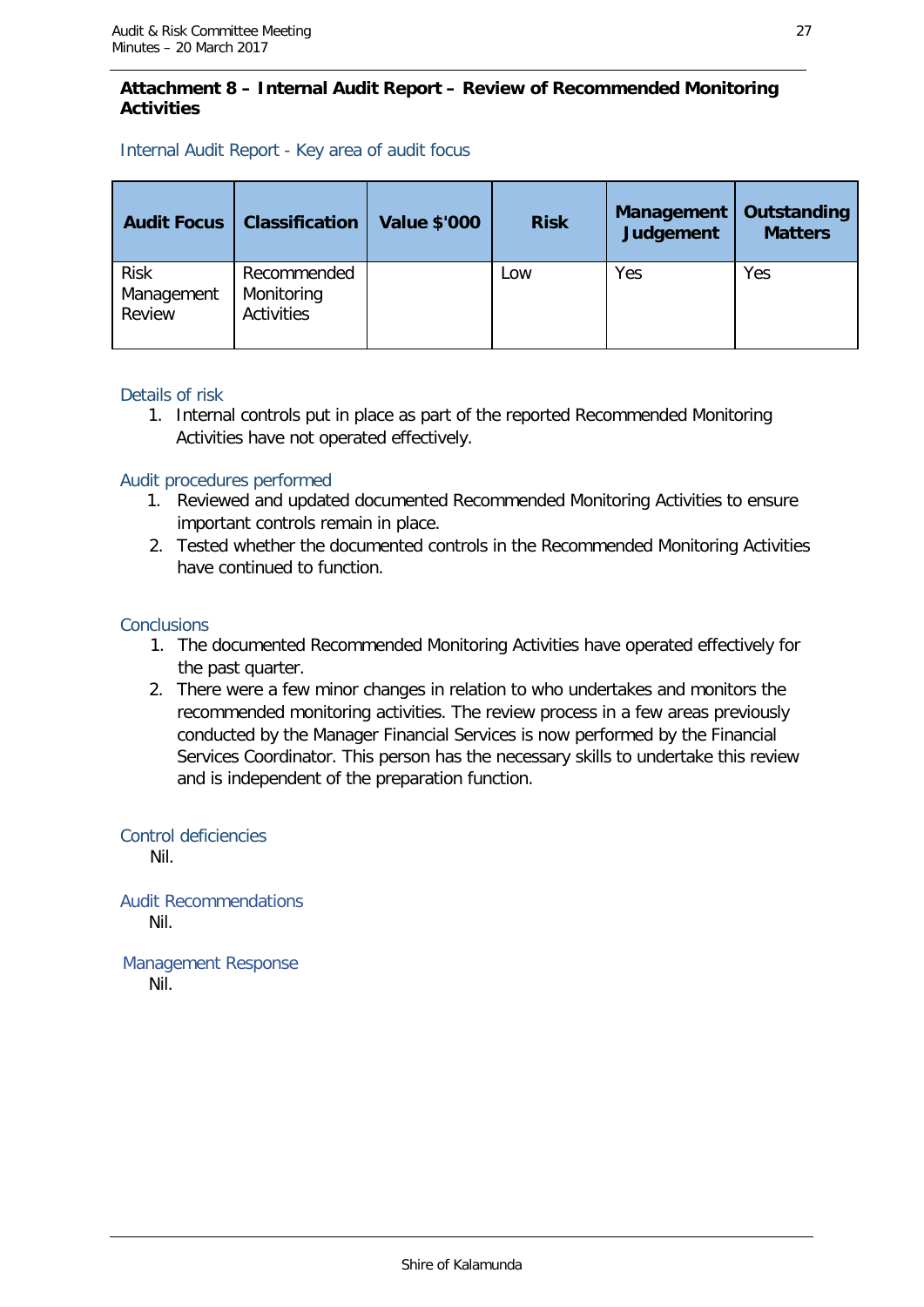**Attachment 9** Internal Audit Report March 2017 **Review and update of Audit Risk Register** [Click HERE to go directly to the document](http://www.kalamunda.wa.gov.au/files/3e640acd-fc42-4269-a1c6-a73800c2fc6a/Item-2-Att-9-AR-20-March-2017.pdf)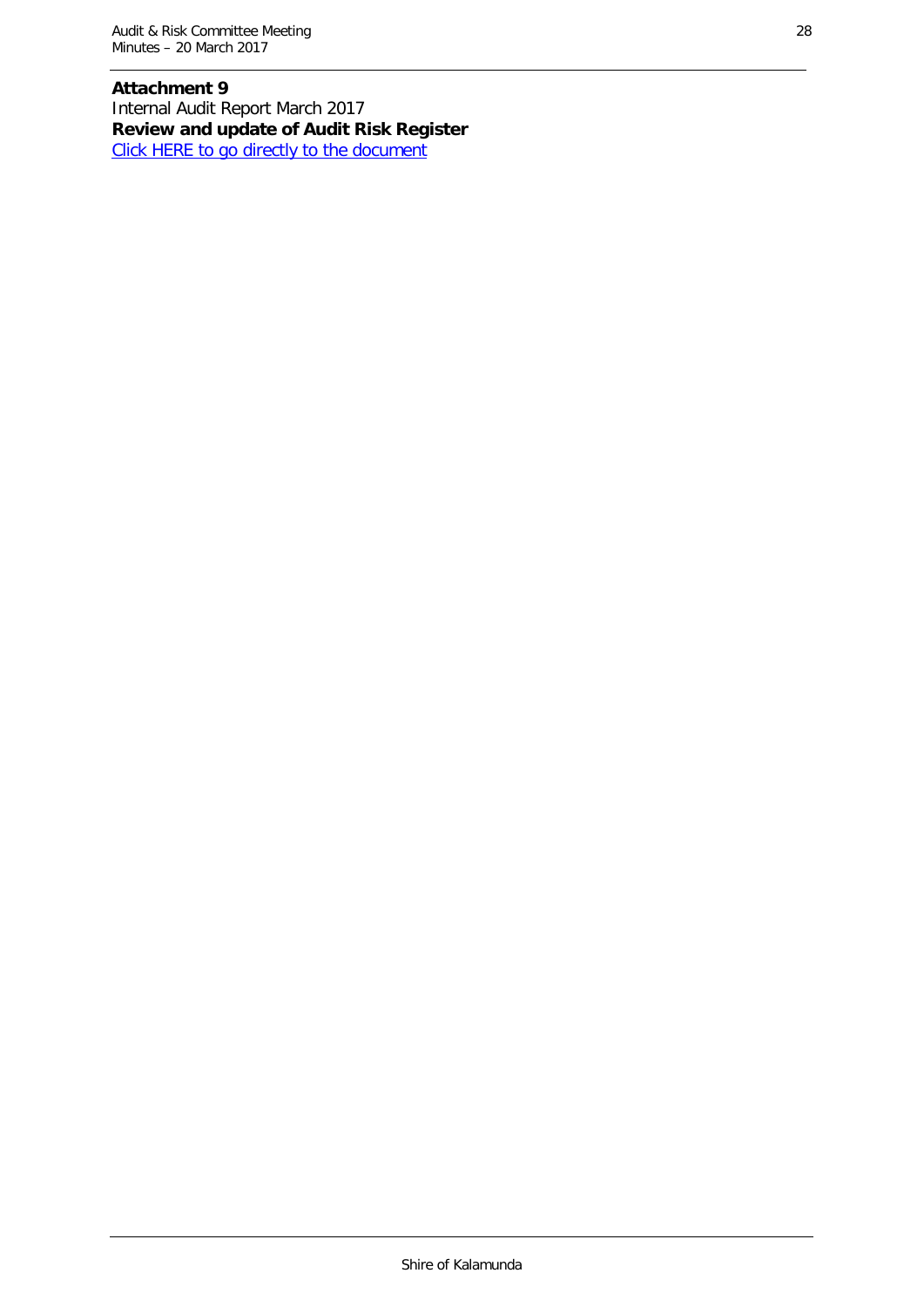#### <span id="page-28-0"></span>**10.0 MOTIONS OF WHICH PREVIOUS NOTICE HAS BEEN GIVEN**

10.1 Nil.

#### <span id="page-28-1"></span>**11.0 QUESTIONS BY MEMBERS WITHOUT NOTICE**

- 11.1 Tender Process (Cr Andrew Waddell)
	- Q. What processes have the Shire got in place to highlight where a tenderer is in fact excluding provisions of our initial tender specifications, so that it is clear that the tender has now moved outside of specification?
	- A. The Director Asset Services responded, the Shire has a section that deals with qualifications, so when you sort through all the tender submissions they all put in qualifications and ask questions about the specification. Generally the Shire would provide the response to all the tenderers so they all received the same information at the same time. Or you may consider that their particular qualification is something you can negotiate during the implementation of the contract. There are a number of ways of dealing with it, but certainly the Shire looks at addressing all qualifications from tenders as part of the tender evaluation report.
	- Q. Can there be a process in place that highlights to the Council that in fact a tender document that is coming to Council for endorsement has in fact had that something excise from the original scope?
	- A. The Director Corporate & Community Services responded that the procurement area are responsible for signing off that contract or tender to ensure it has met the compliance requirements. There is actually a review and compliance process.

#### Tender Process (Cr Dylan O'Connor)

- Q. The tender submitted complied, it sounds like it was a qualification or an exclusion is that correct?
- A. The Director Corporate & Community Services responded, I am not across all the details in that particular tender however in reference to compliance I am referring to compliance with the tender specification such as are they duly qualified, have they met general conditions, have they got insurance those sorts of compliance issues.

#### <span id="page-28-2"></span>**12.0 QUESTIONS BY MEMBERS OF WHICH DUE NOTICE HAS BEEN GIVEN**

12.1 Nil.

#### <span id="page-28-3"></span>**13.0 URGENT BUSINESS APPROVED BY THE PRESIDING MEMBER OR BY DECISION**

13.1 Nil.